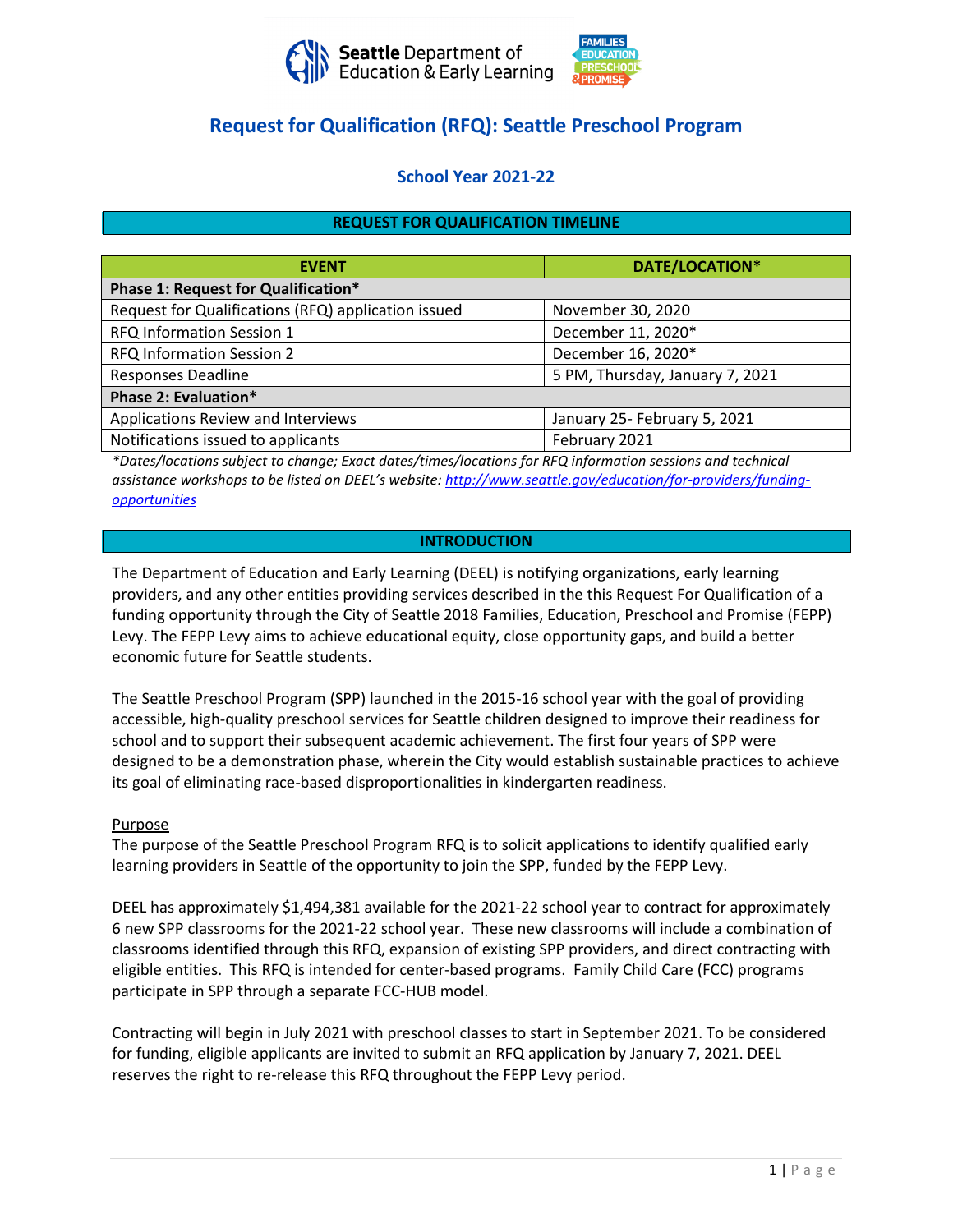



#### Overview of RFQ process

There are two steps to becoming an SPP provider that are further outlined below under the RFQ Roster Design section.

First, applicants must submit an RFQ application to demonstrate how they meet the qualifications for becoming an SPP provider. Successful applicants will be placed on an SPP Roster to be considered for selection as a provider for the 2021-22 school year.

Second, DEEL will select providers from the SPP Roster according the criteria outlined in the RFQ Roster Design section.

## **There is no guarantee of work or funding associated with this RFQ opportunity.**

## **INVESTMENT GOALS AND OVERVIEW**

#### Commitment to Funding Seattle Preschool Program

All FEPP investments across the preschool to post-secondary educational continuum contribute to at least one of three core strategies that support the overarching FEPP Levy goal: 1) Equitable Educational Opportunities 2) High-Quality Learning Environments 3) Students and Family Supports

The overarching goal of FEPP investments in Early Learning is to ensure that *Seattle students have access to and utilize high-quality early learning services that promote success in kindergarten*. To accomplish this, DEEL has committed to:

- Supporting preschool providers to offer learning environments that are evidence-based, highquality, culturally responsive, and equitable;
- Providing families with multiple ways to access high-quality early learning services; and
- Focusing on strategies that will contribute to closing race-based opportunity gaps.

High-quality preschool has been shown to have positive impacts on children's social and emotional development, health, pre-academic skill development, and executive function skills.<sup>[1](#page-1-0)</sup> FEPP's SPP investments fund:

- Preschool Services. Preschool providers are eligible to receive funds to deliver preschool services.
- The City will expand the number of preschool slots each program year, with a goal to serve approximately 2,500 children by the 2025-26 school year.
	- o There are three types of preschool providers in SPP: (1) Seattle Public Schools (the District), (2) community-based organizations (CBOs), and (3) licensed family child care providers (FCCs), who contract with DEEL through administrative Hubs.
- Tuition Assistance. Families of eligible children will have access to tuition assistance for SPP.
	- o Families with household income up to 350% of federal poverty may participate in SPP free of charge. In 2020, 350% is \$90,000 for a family of four.
	- o There is a sliding scale for tuition for families above 350% of federal poverty (see Appendix B).

<span id="page-1-0"></span> $1$  Child Trends. (2018). High-quality preschool can support healthy development and learning. Retrieved from https://www.childtrends.org/wp-content/uploads/2018/05/PreschoolFadeOutFactSheet\_ChildTrends\_April2018.pdf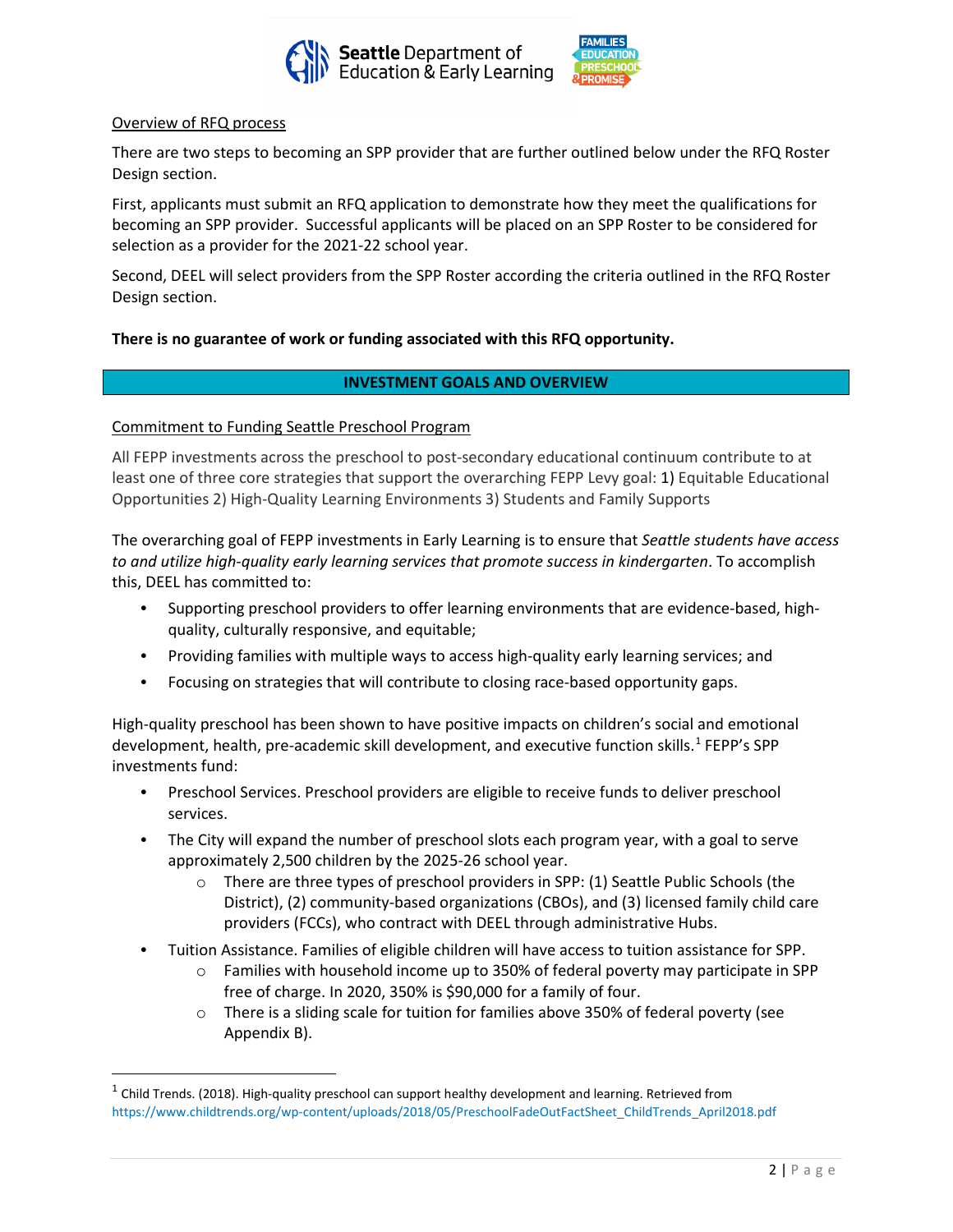



SPP is designed to benefit:

- *Children*, by providing access to high-quality preschool to prepare them for their transition to kindergarten.<sup>[2](#page-2-0)</sup> Investments will serve Seattle children who are at least 3 years old by August 31 and not yet eligible for kindergarten in Seattle Public Schools.
- *Families*, by improving affordability. Providing tuition assistance reduces the financial burden of working families whose children attend high-quality preschool.
- *Seattle Public Schools and the community*, by reducing the long-term costs for remediation and special education. Studies have found that investing in high-quality preschool leads to reduced costs in health and criminal justice system expenditures<sup>[3](#page-2-1)</sup> and a 10% reduction in third-grade special education placements.<sup>[4](#page-2-2)</sup>

## Scope of Work

Early learning providers responding to this RFQ would need to meet SPP programmatic and participation requirements as reflected below. DEEL has structures and resources in place to support providers to meet requirements, if necessary. More detailed descriptions on program participation are found in Appendices A

| <b>Program Requirements</b> |                                                                                                                     |  |
|-----------------------------|---------------------------------------------------------------------------------------------------------------------|--|
| Classroom size              | 20 or fewer children per classroom                                                                                  |  |
| Teacher to student<br>ratio | Maximum 1 teacher per 10 students (1:10)                                                                            |  |
| Service hours               | 6 hours per day, 180 days per year                                                                                  |  |
| Curriculum                  | Creative Curriculum or HighScope                                                                                    |  |
| Classroom Teacher           | Each classroom must at a minimum have 1 lead teacher and                                                            |  |
| Requirements                | 1 assistant teacher                                                                                                 |  |
|                             | Lead Teacher:*<br>Bachelor's degree (BA) in Early Childhood Education or<br>bachelor's with 30 ECE credits          |  |
| <b>Required Teacher</b>     | <b>Assistant Teacher:*</b>                                                                                          |  |
| Qualifications              | Associate's degree in Early Childhood Education or other<br>associate's degree with 20 ECE credits                  |  |
|                             | *Education degree and ECE credits in ECE must be verified as<br>"approved" in MERIT. Teachers who do not meet these |  |

<span id="page-2-0"></span><sup>&</sup>lt;sup>2</sup> Hatcher, Beth; Nuner, Joyce; Paulsel, Jean. (2012). Kindergarten Readiness and Preschools: Teachers' and Parents' Beliefs within and across Programs. *Early Childhood Research & Practice, v14 n2*. Retrieved from https://eric.ed.gov/?id=EJ997132

<span id="page-2-1"></span><sup>&</sup>lt;sup>3</sup> Heckman Equation. Invest in early childhood development: Reduce deficits, strengthen the economy. Retrieved from https://heckmanequation.org/assets/2013/07/F\_HeckmanDeficitPieceCUSTOM-Generic\_052714-3-1.pdf

<span id="page-2-2"></span><sup>&</sup>lt;sup>4</sup> Muschkin, C. G., Ladd, H. F., & Dodge, K. A. (2015). Impact of North Carolina's Early Childhood Initiatives on Special Education Placements in Third Grade. *Educational Evaluation and Policy Analysis*, *37*(4), 478–500. Retrieved from https://doi.org/10.3102/0162373714559096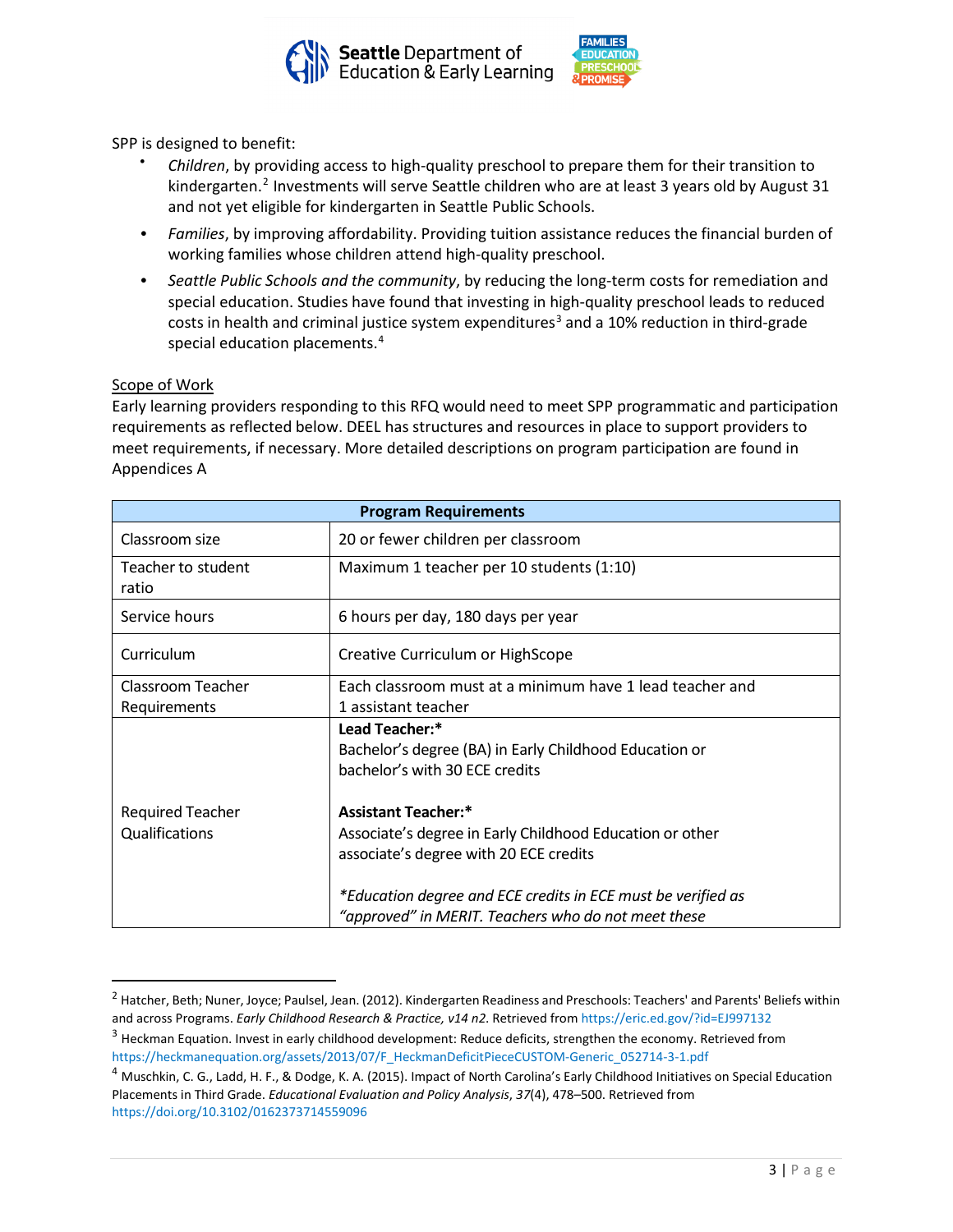



| <b>Program Requirements</b>                                |                                                                                                                                                 |  |
|------------------------------------------------------------|-------------------------------------------------------------------------------------------------------------------------------------------------|--|
|                                                            | requirements will have up to four years to meet them. College<br>tuition assistance may be available through DEEL.                              |  |
| <b>Required Family</b><br>Support Worker<br>Qualifications | Associate or higher degree with the equivalent of 30 college quarter credits in<br>related (human services/social work) as "approved" in MERIT. |  |
| <b>Family Support</b>                                      | SPP providers are required to provide direct support to the families<br>served at the agency to improve child outcomes.                         |  |

| <b>Provider Participation Requirements</b> |                                                                                                                                                                                                                                                   |  |
|--------------------------------------------|---------------------------------------------------------------------------------------------------------------------------------------------------------------------------------------------------------------------------------------------------|--|
| Coaching                                   | SPP providers are required to participate in DEEL-provided<br>instructional coaching that supports directors and teachers in<br>the classroom.                                                                                                    |  |
| Professional<br>Development                | SPP providers are required to participate in DEEL-provided<br>professional development and training in Curriculum,<br>Assessments, and Best Practices.                                                                                            |  |
| Directors' Meetings                        | Site Directors are expected to attend and actively engage in<br>monthly meetings and/or professional learning communities.                                                                                                                        |  |
| Evaluation                                 | DEEL contracts with a third-party evaluator to measure<br>programmatic growth and child-level outcomes over time. All<br>SPP program are required to participate in this on-going<br>evaluation.                                                  |  |
| <b>Other Contractual</b><br>Requirements   | SPP contracts are issued yearly and are subject to<br>modifications each year. Contracts will include more specific<br>requirements including, but not limited to data collection and<br>submission, screenings and assessments, attendance, etc. |  |

## **RFQ ROSTER DESIGN**

#### **PLEASE NOTE: There is no guarantee of work or funding associated with this RFQ opportunity.**

Successful RFQ applicants will be placed on the DEEL SPP Roster. Inclusion on the roster does not guarantee funding or a contract with the agency but will permit DEEL to select the agency to provide preschool services according to additional criteria listed below. Other key elements of the SPP Roster include:

- No specific contract award has been prescribed. The contract award amount will be based on a mutual determination between the service provider and DEEL in accordance with the slot rates and other funding amounts determined for the school year in which the provider will be providing SPP services.
- Providers selected from the SPP Roster will enter into contract for the period of July 1, 2021 through June 30, 2022.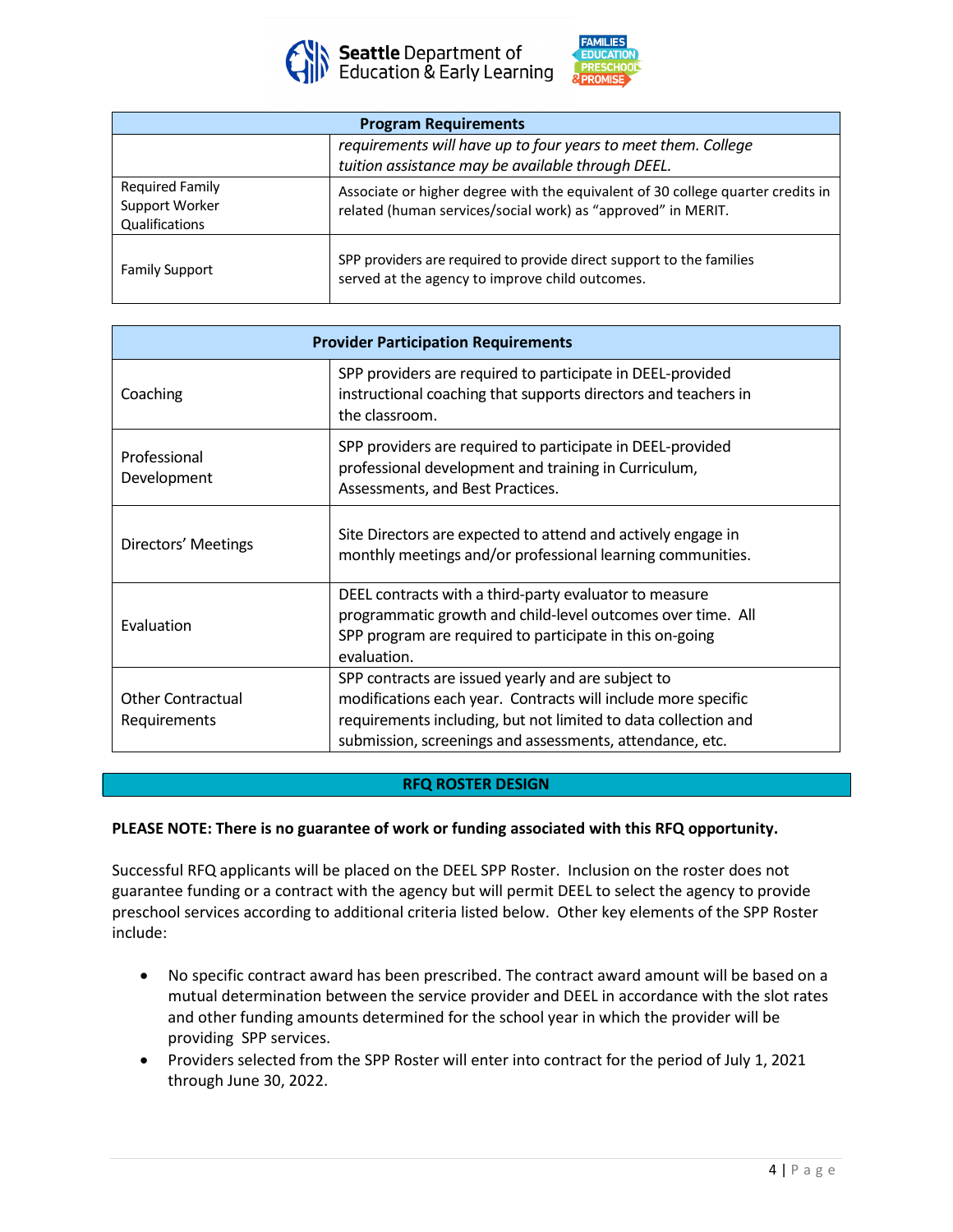



• Providers selected from the SPP Roster will be expected to provide preschool classes beginning in September 2021.

## Eligibility

DEEL is looking for service agencies and/or individuals who, at a minimum:

1) Are licensed by the Washington State Department of Children, Youth and Families (DCYF) OR exempt from licensing by the State because entity is a public school or institution of higher education

#### AND

2) Hold a rating of Level 3 or above in the State's Early Achievers (EA) program OR meet early learning quality standards comparable to EA, as determined by DEEL

#### SPP Roster Duration

• Applicants accepted to the RFQ roster are approved for a two-year period.

#### Criteria to be selected from the SPP Roster

Once an agency/provider is deemed eligible for the SPP Roster, DEEL will use the following criteria to select applicants to implement SPP:

- Geography
	- o Located in areas of the city with long waitlists for City-funded preschool
- Additional Services offered
	- o Special education inclusion model
	- o Dual Language programming
	- o Services to homeless children and/or children in foster care
- Community Need
	- o # of children furthest from educational justice living in provider's location

This is not meant to be an exhaustive list of criteria. DEEL reserves the right to add criteria as needed to meet the ongoing needs and priorities of the City. DEEL will communicate to providers on the SPP Roster additional information about how the criteria will be used to prioritize selection before selection occurs.

#### Roster Removal

DEEL reserves the right to remove agencies. Reasons for removal may include actions or behavior that could be harmful to students, schools, or the community. This includes, but is not limited to, the following actions:

- Inappropriate behavior or language in preschool settings
- Behavior that violates site rules
- Unlawful activities
- Unsatisfactory evaluation

#### **EVALUATION CRITERIA**

Applications will be assessed by a review panel. The following criteria in *Table 1* will be used when evaluating this RFQ. **Applications must score a minimum of 70 points to be placed on the SPP Roster**.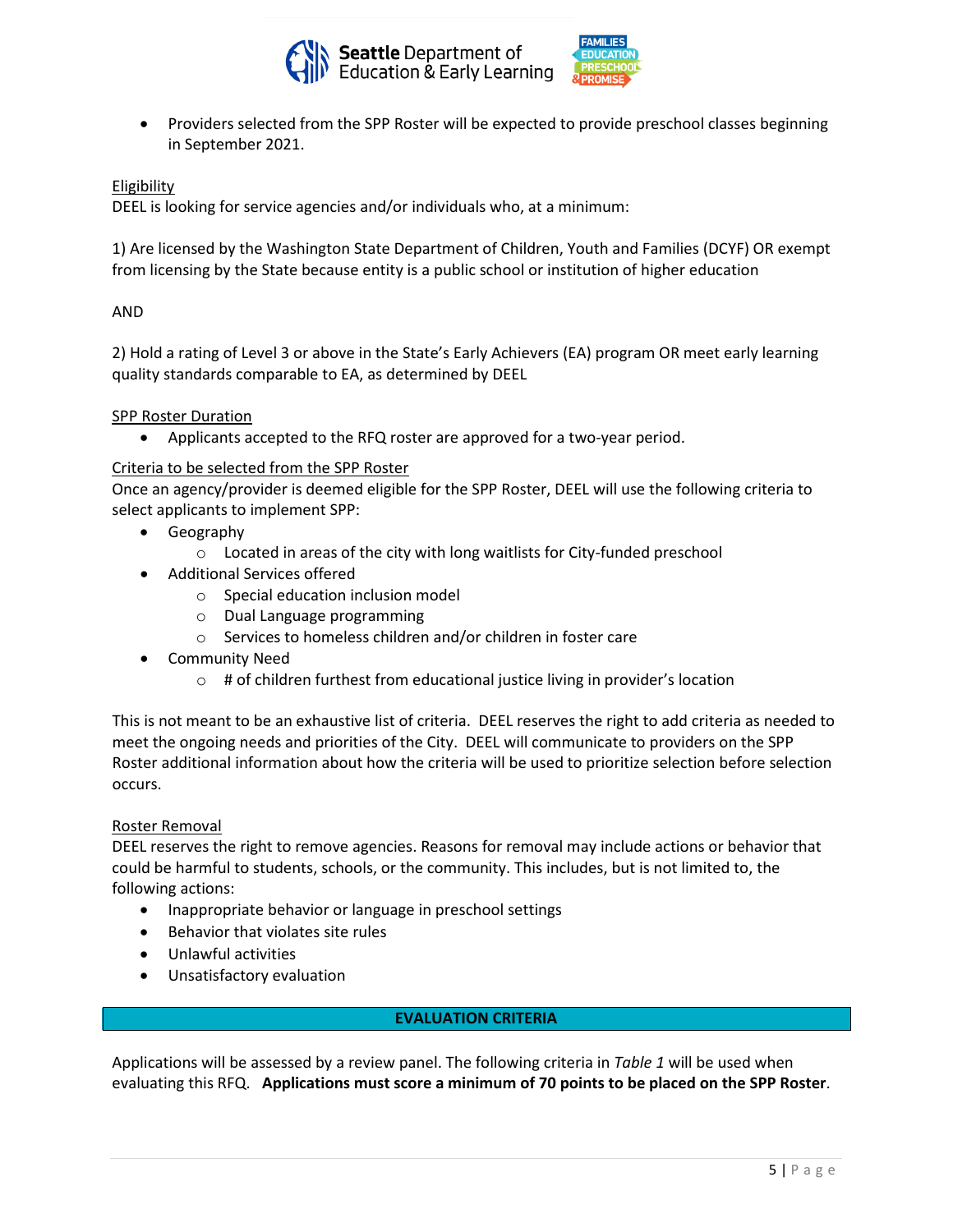



The review panel will use written materials provided in the applications as a basis for assessment, but also may elect to conduct interviews or site visits to gather further information or clarify questions.

*Table 1:*

| <b>RFQ Rating Criteria</b>                                                                                                                                                                                                                                                                                                                                                                                                                                                                 | <b>Points</b> |
|--------------------------------------------------------------------------------------------------------------------------------------------------------------------------------------------------------------------------------------------------------------------------------------------------------------------------------------------------------------------------------------------------------------------------------------------------------------------------------------------|---------------|
| <b>Program Overview</b><br>1.<br>A. Clear description of program including mission, vision, and values<br>B. Description of how the program currently meets SPP requirements or<br>a clear plan for how the program intends to meet the SPP<br>requirements                                                                                                                                                                                                                                | 5             |
| 2. Experience and Demonstrated Ability<br>A. Demonstrates experience working with 3- and 4-year-old children<br>and their families for 2 or more years<br>B. Demonstrates regular use of child-level assessments and data to<br>support optimal child development and learning<br>C. Demonstrates a strong approach to supporting and engaging families<br>D. Demonstrates the ability to meet the needs of all children (children<br>experiencing homelessness, children with IEPS, etc.) | 35            |
| 3. Organizational and Administrative Capacity<br>A. Has a proven track record of managing funds with dedicated finance<br>personnel and financial systems in place<br>B. Has adequate organizational staffing to support program<br>C. Demonstrates ability to adequately recruit, hire and retain qualified<br>staff at all levels of the organization                                                                                                                                    | 25            |
| 4. Cultural Competency and Responsiveness<br>A. Proven track record providing culturally and linguistically relevant<br>services to diverse populations, including dual language programming<br>B. Demonstrates an understanding of cultural competence and describes<br>how it is incorporated into the program and service delivery<br>C. Demonstrates the ability to provide culturally responsive services<br>within diverse communities                                               | 25            |
| 5. Planning for Challenges<br>A. Applicant acknowledges possible challenges to implementing the<br>program and exhibits forethought and planning to overcome<br>challenges                                                                                                                                                                                                                                                                                                                 | 10            |
| <b>Maximum points</b>                                                                                                                                                                                                                                                                                                                                                                                                                                                                      | 100           |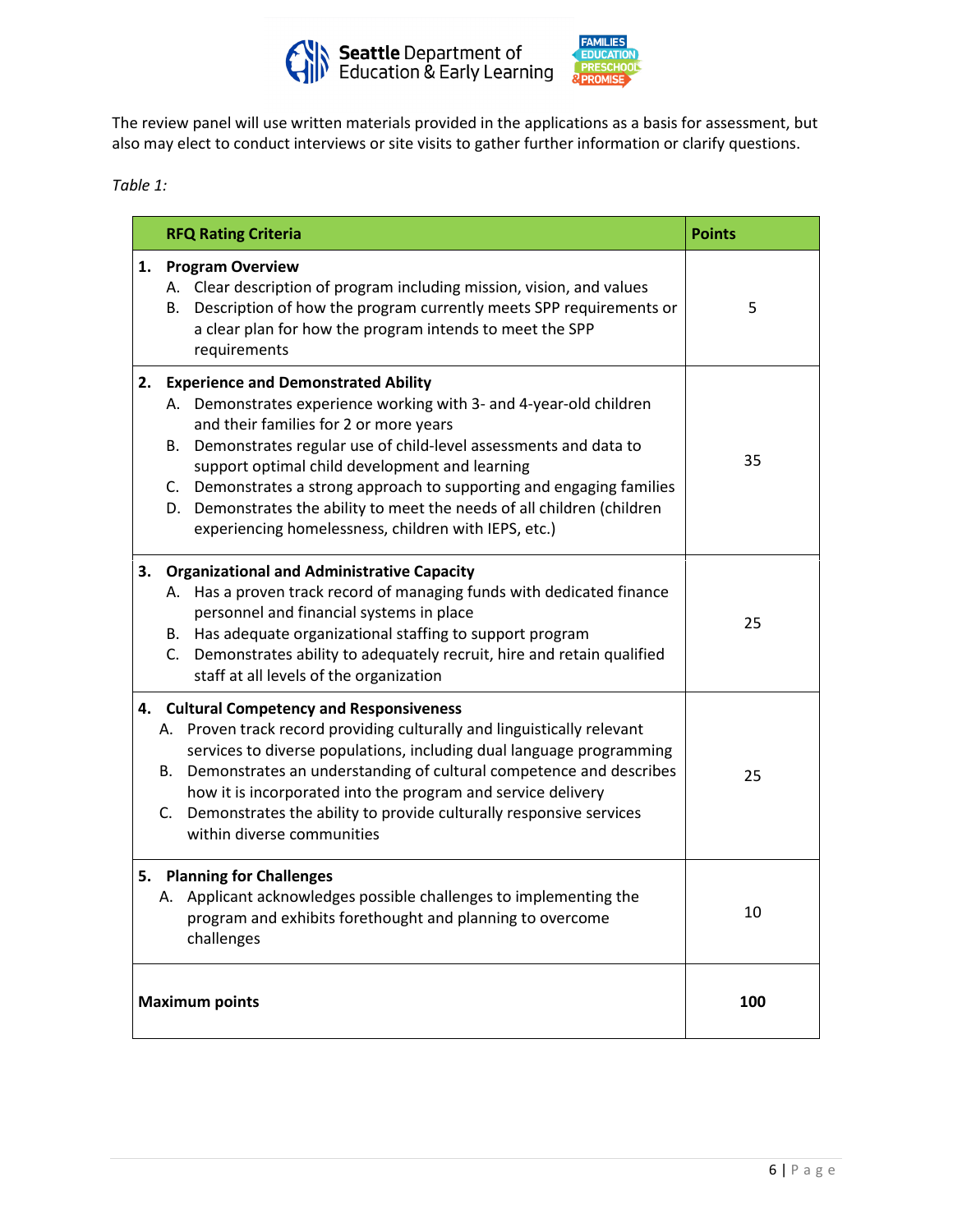



#### **SUBMITTING AN APPLICATION**

#### Tips for Success

- Participate in at least one informational session
- Refer to the Frequently Asked Questions (FAQ) sheet for this RFQ (accessible via DEEL website)
- Contact [deelfunding@seattle.gov](mailto:education@seattle.gov) with questions well in advance of the deadline.

#### **INSTRUCTIONS TO APPLICANTS**

#### **Response Guidelines:**

Responses to each of the attachments below must follow the page limits identified in the instructions for each attachment.

The following documents, unless noted otherwise, must be submitted to constitute a complete submission:

- □ Attachment 1: Cover Sheet
- $\Box$  Attachment 2: Application Narrative
- $\Box$  Attachment 3: Site Information (fill out 1 per site that you are including in this application)
- $\Box$  Attachment 4: Classroom Information (fill out 1 per classroom that you are including in this application)
- □ Attachment 5: Labor Harmony
- $\Box$  Attachment 6: COVID19 Addendum
- $\Box$  Attachment 7: Dual Language (fill out only if applicant offers dual language programming)

#### **Submission**:

DEEL's office is currently closed to the public because of COVID-19 restrictions. All applications for the SY21-22 should be submitted electronically. If an applicant cannot submit their application electronically, please contact [Deelfunding@seattle.gov](mailto:Education@seattle.gov) by January 6 to make arrangements for a manual delivery.

Email complete applications to: [Deelfunding@seattle.gov](mailto:Education@seattle.gov)

• Please use the following naming convention in the subject line of your email and for the electronic files attached:

**[Organization Name] – Seattle Preschool Program RFQ**

*Example: ABC Organization – Seattle Preschool Program RFQ*

#### **Questions**:

Please direct submission process questions t[o deelfunding@seattle.gov](mailto:education@seattle.gov) and include "Question\_ Seattle Preschool Program RFQ" in the subject line.

## **RFQ APPEAL PROCESS**

Applicants may submit a written appeal to the DEEL Director within four (4) business days from the date of the written notification. This is defined as four (4) full business days beyond the notification date.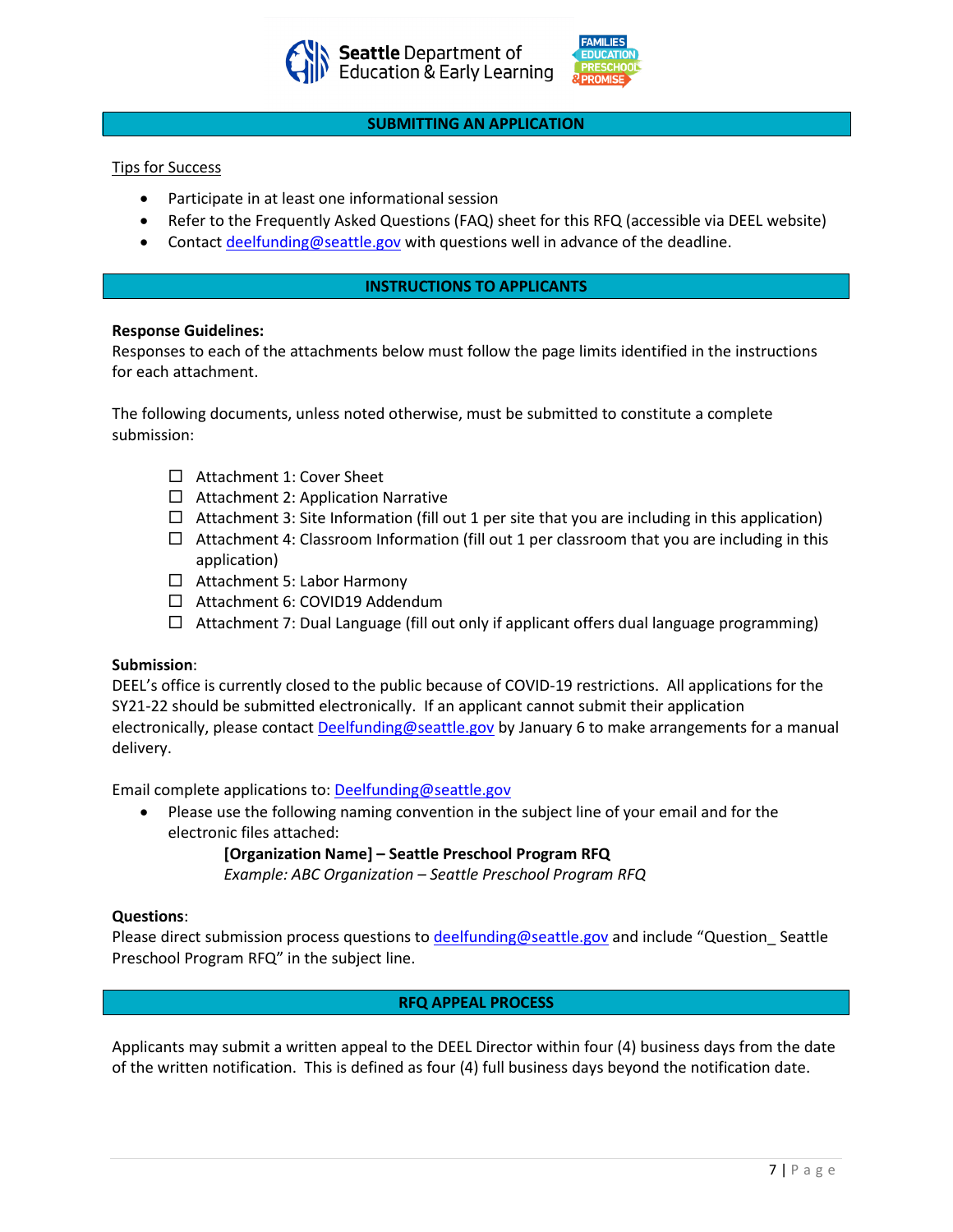



Appeals should be emailed t[o deelfunding@seattle.gov.](mailto:education@seattle.gov) Deliveries by hand or fax are acceptable only if applicant is unable to submit by email.

The Administrative Lead for the funding opportunity is responsible for tracking receival of appeals. DEEL is not responsible for assuring that an appeal is received within the appeals deadline.

DEEL can reject any appeal not received within the four (4) day business period. If an applicant indicates to DEEL that they intend to appeal, this does not reserve the right to an appeal; the applicant must file an appeal within the required deadline.

A casual inquiry, complaint, or an appeal that does not provide the facts and issues will not be considered or acted upon as an appeal. No contracts resulting from the RFQ process can be issued until the appeals process is completed.

## **ATTACHMENT 1: Cover Sheet**

**Seattle Preschool Program:** *Seattle Preschool Program RFQ*

**Agency Information:**

| Agency name:    |  |
|-----------------|--|
| Agency address: |  |

## **Agency Service Background:**

| Brief agency<br>overview   |  |
|----------------------------|--|
| Description of<br>services |  |

#### **Agency's Contact Information:**

| Name:           |  |
|-----------------|--|
| Day/Work phone: |  |
| Email address:  |  |

#### **Secondary Staff Member's Contact Information:**

| <i>s</i> ivame: |
|-----------------|
|-----------------|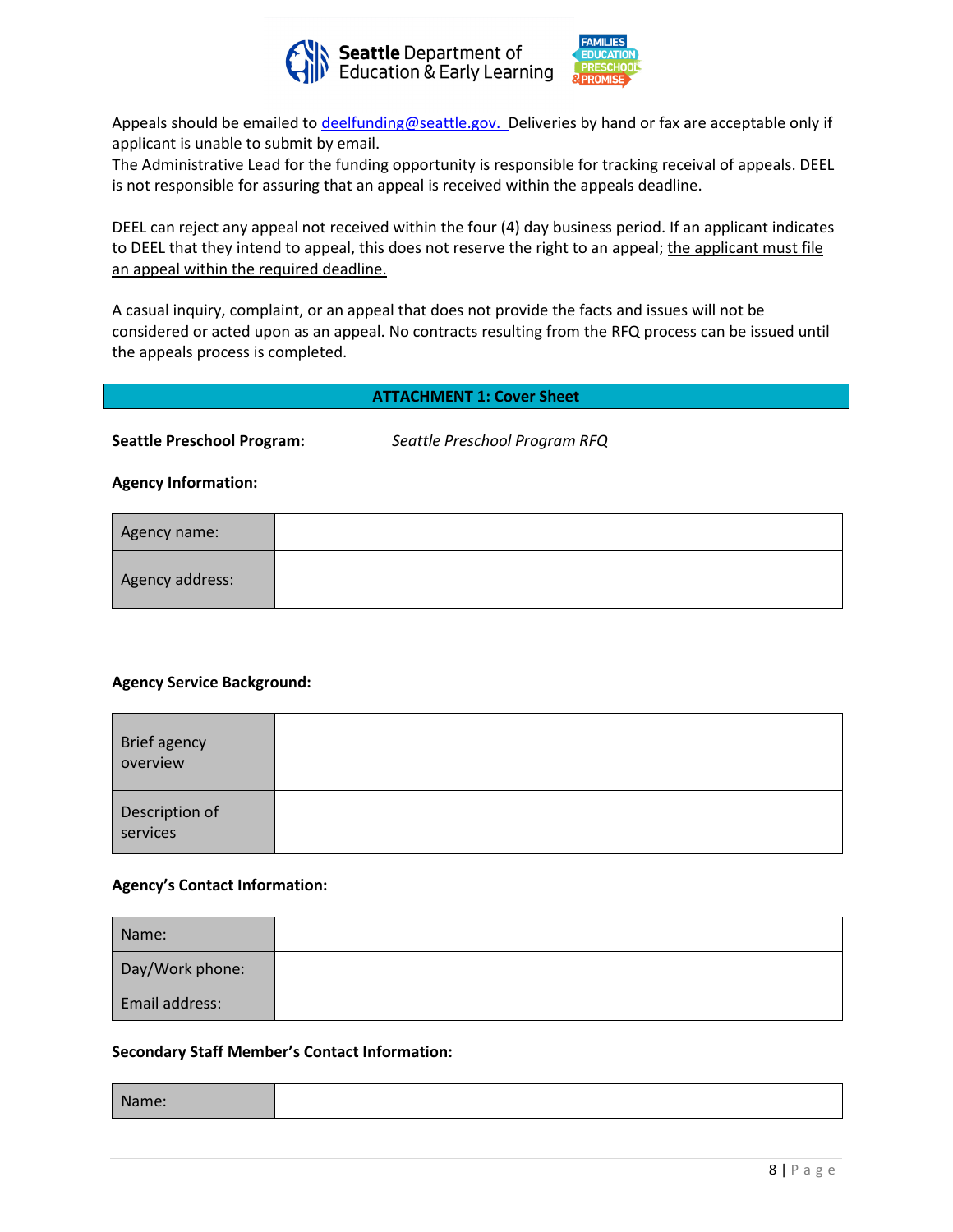



| Title:          |  |
|-----------------|--|
| Day/Work phone: |  |
| Email address:  |  |

## **ATTACHMENT 2: Application Narrative**

The application narrative serves three key purposes:

- 1. To provide applicants an opportunity to share an overview of their unique profile and candidacy for achieving the FEPP Levy goals.
- 2. To help reviewers understand the applicant's unique experience, expertise and capacity to deliver effective Seattle Preschool Program and supports.
- 3. To help determine the applicant's readiness to participate in the funding process and ultimately implement gap closing strategies in collaboration with DEEL.

#### **Directions**

- The application narrative should describe your services, be approximately no more than 10 pages, single- or double-spaced on 8  $\frac{1}{2}$ " x 11" paper, typed or word-processed, size twelve (12) font with 1-inch margins, page-numbered, single- or double-sided and stapled with all other attachments.
- Be specific in your responses and respond only to the required components.
- Suggested page limits are provided for each with a brief description.
- Do not rewrite questions. Clearly label each section utilizing the headings below.

## **1. Program Overview**

- Provide relevant history, mission, type of program offered, and any other high-level information that gives us a general understanding of your agency and how it operates.
- What makes your organization interested in participating in the Seattle Preschool Program?

## **2. Experience and Demonstrated Ability**

- Describe how your program currently meets SPP programmatic requirements (see SPP Requirements and Processes). If your program does not currently meet them, please describe how you plan to work towards meeting the requirements.
- How does your program measure child progress?
	- $\circ$  What approaches do teachers use to inform their practice in supporting each child's individual development and learning?
	- o What is your experience with using child-level assessments and gathering child-level data? What types of assessments have been used?
	- $\circ$  How do you communicate with families about their child's progress? How often and what format do you use?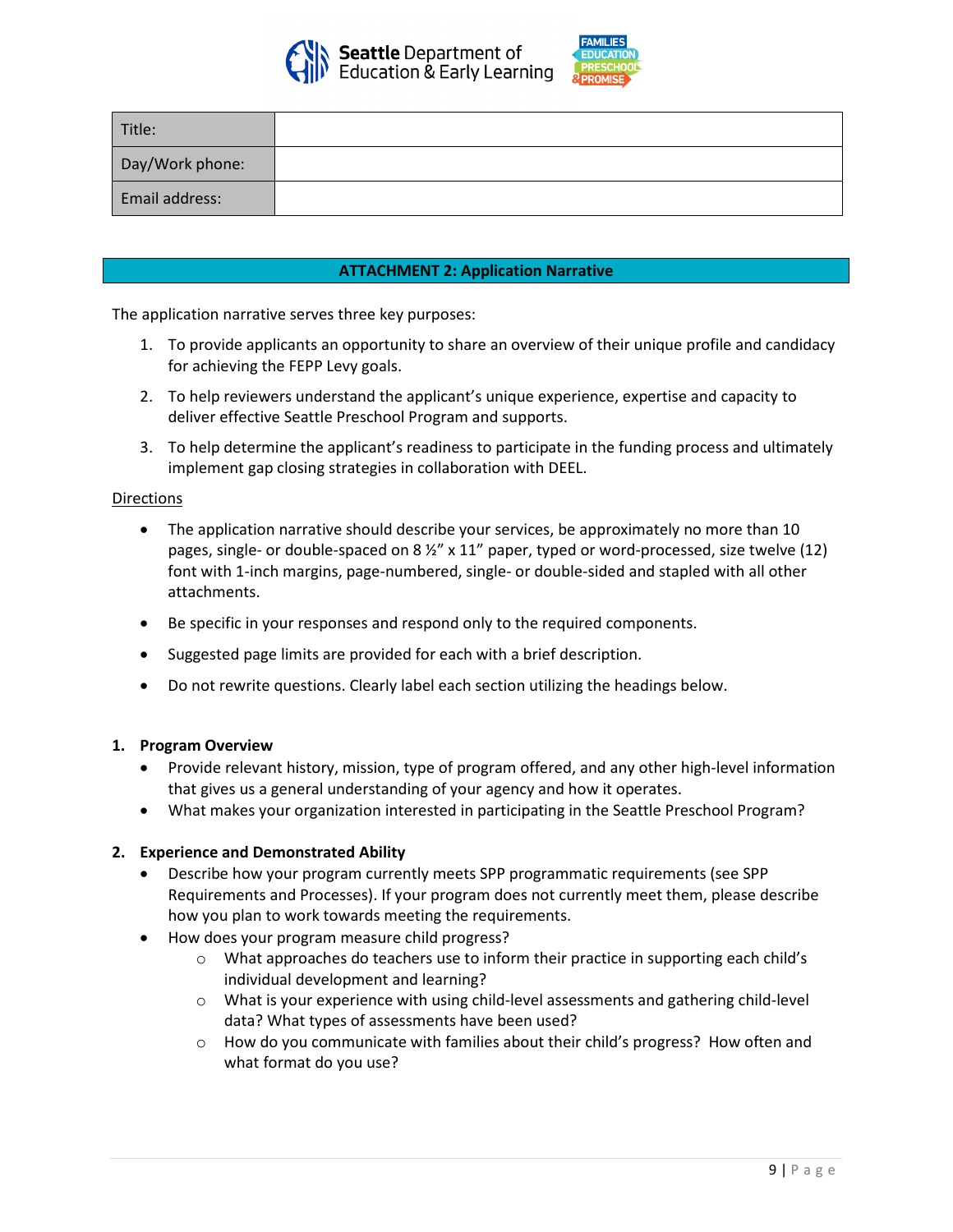



• Please describe your experience providing services to children who have specific needs including those with an individualized education program (IEP), are experiencing homelessness or other trauma, and/or who are from low-income backgrounds.

## **3. Organizational and Administrative Capacity**

- Describe the overall management of your organization and how it is positioned to support the implementation of SPP.
- Who are the key management staff (including roles) directly supporting your preschool program?
- What financial systems and processes do you have in place to support your preschool program?
- What is your experience in recruiting, retaining, and supporting highly qualified teachers?
- What related education and experience do they have?
- Please describe the supports, resources, and evaluation that your teaching staff receives throughout the year.
- What is your approach to handling teacher absences?

## **4. Cultural Competency and Responsiveness**

- Please describe your experience providing services to children and families from diverse racial and ethnic backgrounds, who speak a language other than English at home, or who are immigrants and refugees.
	- $\circ$  Describe any specialized programming or approaches (e.g. dual language) you utilize to support culturally and linguistically diverse learners.
	- o What successes and challenges have you experienced, or do you anticipate, in providing services to this population?
	- o If your experience is limited, what steps will you take to provide culturally and linguistically responsive services?
- Please describe how you engage families in supporting their children's school readiness and social, emotional and cognitive development?
	- $\circ$  What is your approach to welcoming and engaging families? Please include a description of any family support and family engagement curriculum (if applicable).
	- o How do you support families with Kindergarten transition?
- If your experience is limited, what steps will you take to provide culturally and linguistically responsive services?

## **\*If applicant offers dual-language programming, please fill out Attachment 7 separately.**

## **5. Planning for Challenges**

- Discuss how your organization plans to respond to issues such as budget challenges, staff recruitment and retention, facility issues, and other operational difficulties.
- Describe how your agency budgets for and anticipates reasonable contingencies.
- Provide details on some areas for growth for your organization. How do you plan to address these opportunities?

## **\*Please address any challenges related to COVID19 separately in Attachment 6**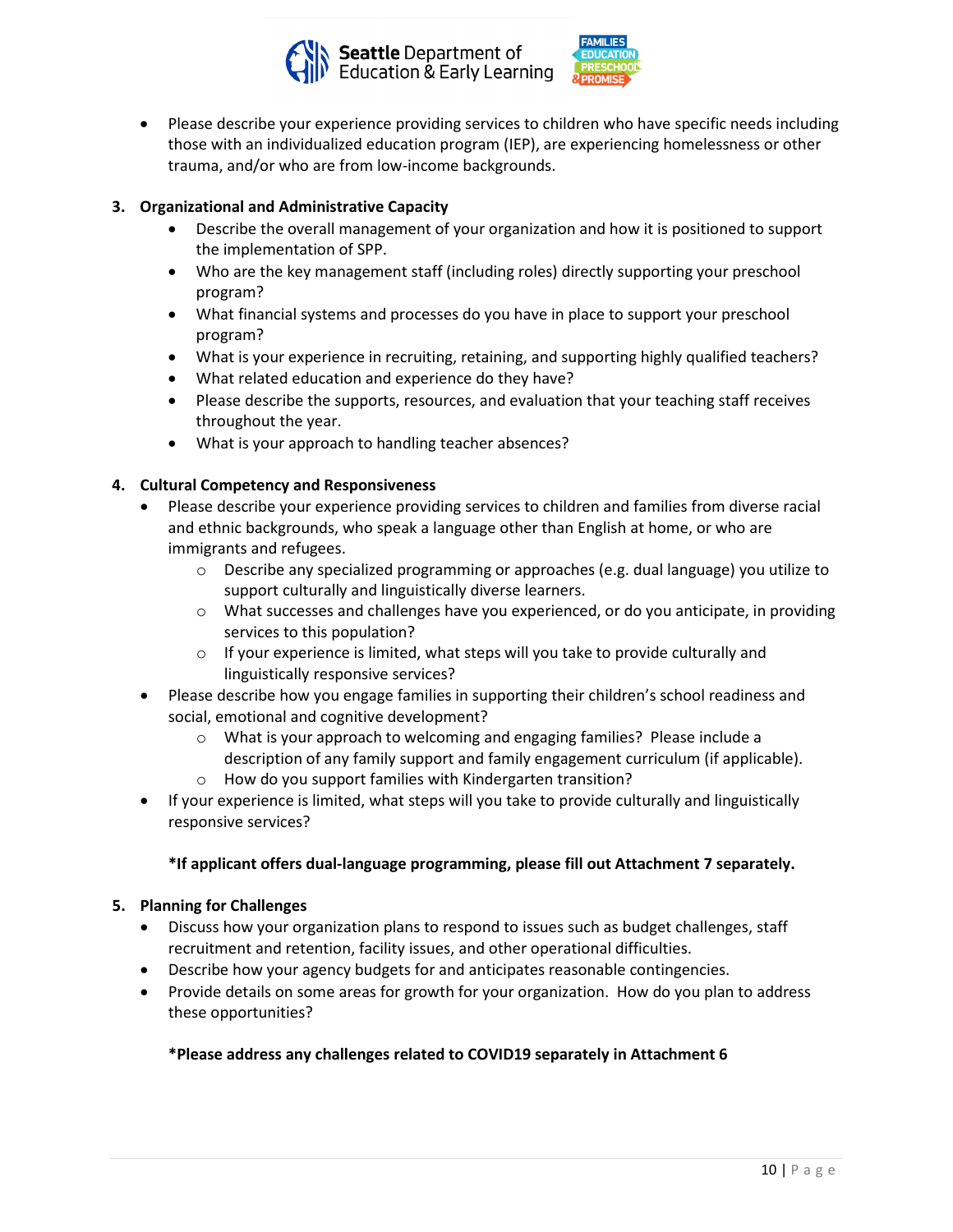



#### **ATTACHMENT 3: Site Information**

#### **Please complete one form for each site.**

| <b>Site Information</b> |  |
|-------------------------|--|
|                         |  |

| Site Name         |  |
|-------------------|--|
| Site Address      |  |
| City and Zip Code |  |
| Site Phone Number |  |

#### **Staff Information**

| Site Director                                                                                              |  |
|------------------------------------------------------------------------------------------------------------|--|
| Site Director Phone Number                                                                                 |  |
| Site Director Email Address                                                                                |  |
| Site Director highest level of education.<br>Include highest degree, major, and number of<br>ECE credits.  |  |
| Site Supervisor (if different from Site Director)                                                          |  |
| Site Supervisor highest level of education.<br>Include highest degree, major and number of<br>ECE credits. |  |

## **Extended Day Information**

| Is extended child care available at this site<br>from $7$ AM - 6 PM?                                                                                                                                |  |
|-----------------------------------------------------------------------------------------------------------------------------------------------------------------------------------------------------|--|
| If extended day care is available at this site, do<br>you require families to participate?                                                                                                          |  |
| If extended day care is available, what does it<br>cost? Please enter approximate cost and<br>frequency of payment (for example, per<br>"month," "day," or "hour").                                 |  |
| If extended day care is not available at this<br>site, does this site have a partnership with<br>another agency that can provide care<br>extended child care before and after SPP<br>program hours? |  |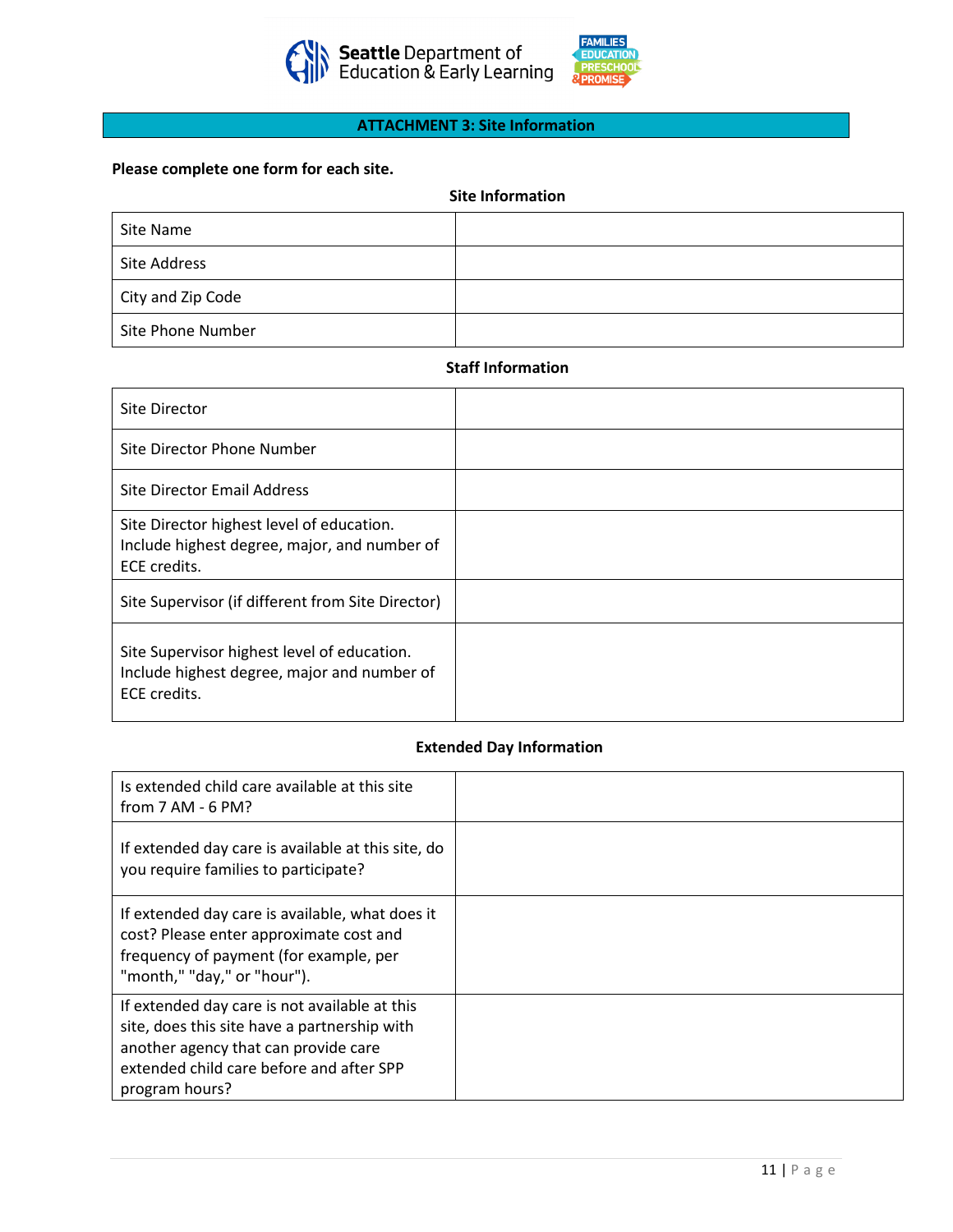



| If yes to previous question, please enter the |
|-----------------------------------------------|
| name and type of provider (Center, Family     |
| Child Care, etc).                             |

## **FACILITY INFORMATION**

| Is this site located in a space owned by Seattle<br>Public Schools? If Yes, then skip the rest of<br>the questions. |  |
|---------------------------------------------------------------------------------------------------------------------|--|
| Does the applicant own or lease the facility?                                                                       |  |
| If the applicant is leasing, who is the owner of<br>the facility?                                                   |  |
| If the applicant is leasing, what is the length of<br>the lease?                                                    |  |

## **ATTACHMENT 4: Classroom Information**

## **Complete one form for each classroom**

#### **General Information**

|   | Classroom name                                                                                                                         |  |
|---|----------------------------------------------------------------------------------------------------------------------------------------|--|
| 2 | What is the licensed capacity of this classroom?                                                                                       |  |
| 3 | Is this classroom currently operating full-day<br>programming (6 hours or more) or half-day<br>programming (4 hours or fewer) per day? |  |
| 4 | How many children are currently served in this<br>classroom per session?                                                               |  |
| 5 | On average, how many adults are in this classroom<br>at one time?                                                                      |  |

#### **Classroom Staff Information**

| Who is the lead teacher in this classroom? How long |
|-----------------------------------------------------|
| has this person worked for this Agency?             |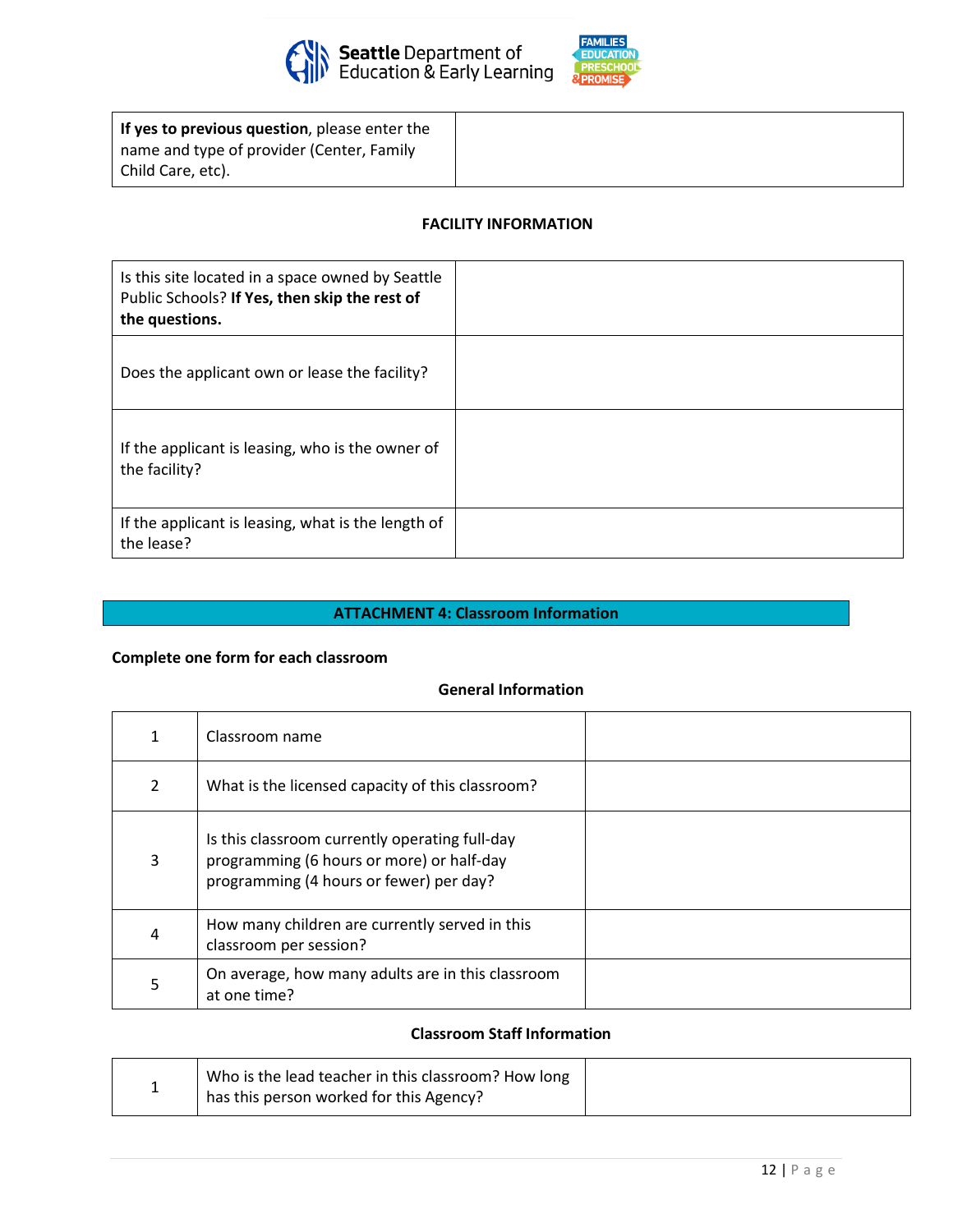



| $\mathcal{L}$ | What is the highest level of education obtained by<br>the lead teacher? Include highest degree, major and<br>number of ECE credits.      |  |
|---------------|------------------------------------------------------------------------------------------------------------------------------------------|--|
| 3             | Does the lead teacher have a state teaching<br>credential with a P-3 endorsement?                                                        |  |
| 4             | Who is the assistant teacher in this classroom? How<br>long has this person worked for this Agency?                                      |  |
| 5.            | What is the highest level of education obtained by<br>the assistant teacher? Include highest degree, major<br>and number of ECE credits. |  |

## **Curriculum and Training Information**

| What curriculum is used in this classroom?      |  |
|-------------------------------------------------|--|
| Is the lead teacher trained in this curriculum? |  |

## **ATTACHMENT 5: Labor Harmony**

The City values agencies that work to prevent labor disputes, which may lead to work stoppages or adversely impact the ability of FEPP Levy-funded programs to achieve intended outcomes.

Is your Agency committed to avoiding labor disputes that disrupt services by checking the appropriate box.

☐ Yes ☐ No

If your organization has standard practices and policies that uphold this principle, such as a labor harmony agreement or a collective barging agreement, please attach with your submission as a separate file (Word or PDF).

## **ATTACHMENT 6: COVID-19 Addendum**

*The extent and duration of the COVID-19 outbreak remains unknown, and the impacts on our communities and our economy are still being assessed. DEEL is interested in proactively addressing these impacts to the extent possible and is asking applicants to anticipate the potential effects of COVID-19 to their program proposal. Please respond to the following questions to the best of your ability. Responses will not be scored as a part of your application's evaluation.*

In the event that Department of Health (DOH) and/or Public Health guidelines place limits on schools, preschools, and/or child care during the duration of the FEPP levy which expires in 2026, what aspects of your program proposal do you anticipate may be impacted? Please check all that may apply.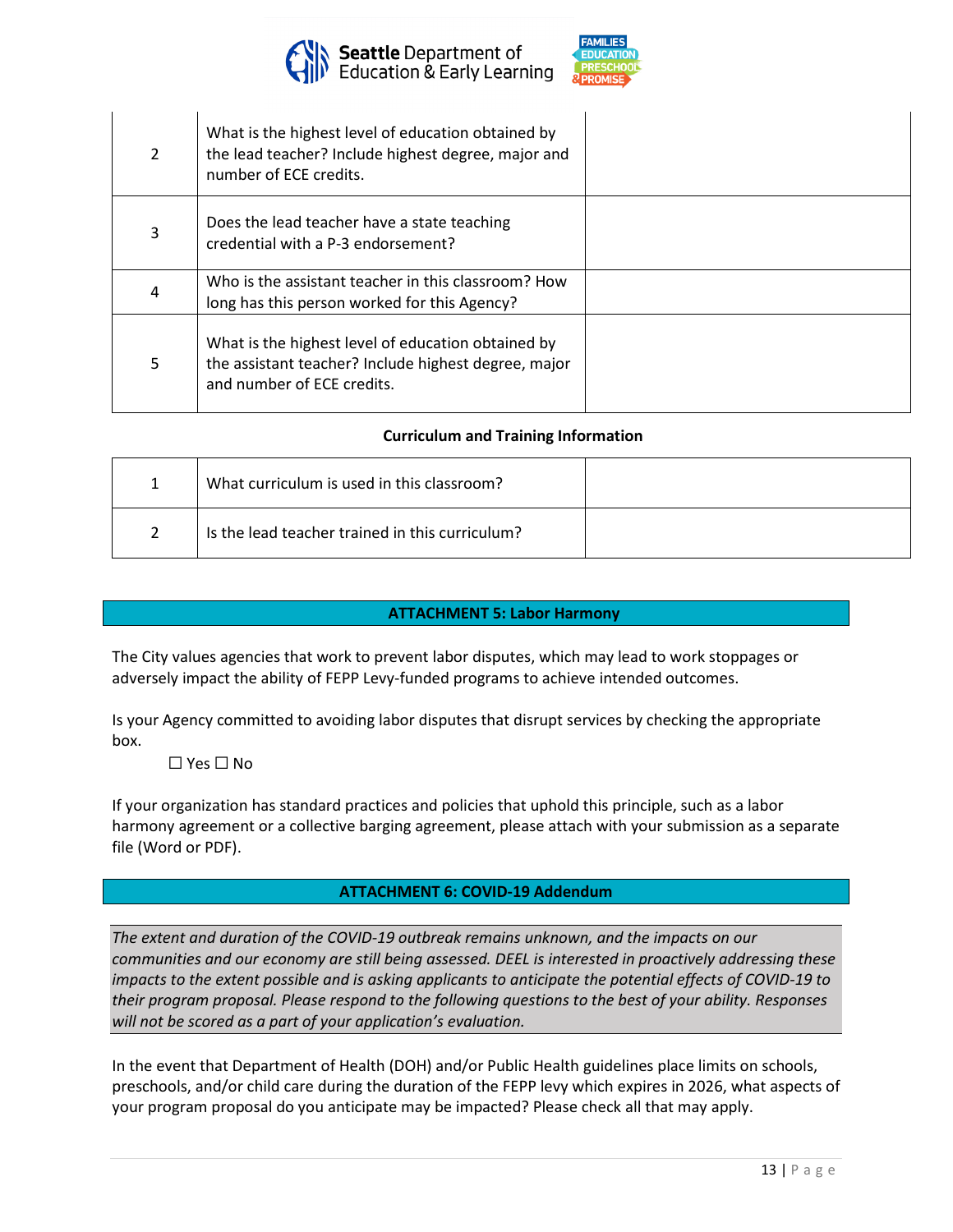



- $\square$  Site/facility
- $\square$  Classrooms
- $\square$  Schedule (e.g. start/end dates, frequency)
- $\Box$  Delivery of preschool programming
- $\square$  Staffing
- □ Partnerships
- $\square$  Other

Please provide a brief description (maximum of 500 words) of how the impacted programming/services identified above may be sustained or if they would need to be suspended in the event of unforeseen closures or the inability to provide in-person preschool services.

## **ATTACHMENT 7: Dual Language**

**Programs that identify as a dual language program will need to provide information on the key elements listed below about their dual language program**: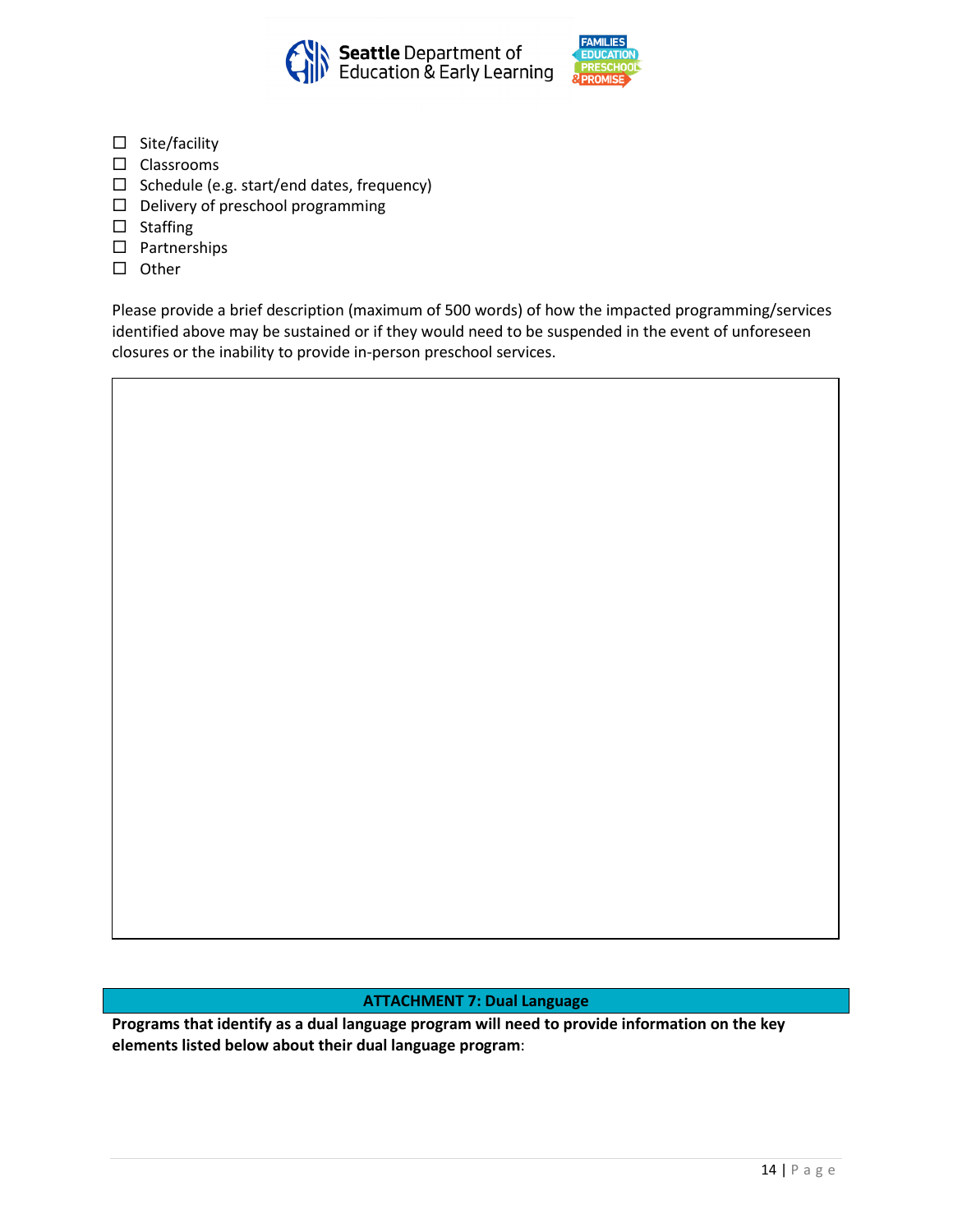



**Language Plan:** The language plan should identify the specific languages and cultures of children and families in each classroom. It includes language and literacy goals for the focus language(s) and English, delivery model and frequency of language of instruction (*Soy Bilingüe*). A dual language lesson plan should reflect these components.

| Language(s) of the children:  |  |
|-------------------------------|--|
| Program model:                |  |
| Description of Language Plan: |  |

**Staffing Plan:** Effective dual language education programs require additional teaching and staff characteristics (CAL, 2018). These characteristics are important to consider in recruitment and continued professional development. Teachers in dual language programs, like those in English-focused classrooms, should possess high levels of knowledge relating to early childhood and child development, as well as to curriculum, instructional strategies, and assessment. In addition, dual language teachers (both teachers of the focus language and teachers of English) should have the ability to speak, read, and write in the language(s) they instruct. The agency's hiring practices and teams should be built on teachers' strengths and language abilities to meet the children's needs.

| List of teachers and their          |  |
|-------------------------------------|--|
| languages:                          |  |
| List the dual language              |  |
| professional                        |  |
| development, education,             |  |
| and/or training                     |  |
| (e.g. Soy Bilingue seminars) of     |  |
| the teachers above:                 |  |
| List all staff and their role(s) on |  |
| site that speak a language          |  |
| other than English:                 |  |
| Description of Staffing Plan:       |  |

**Environment:** Classroom environments should reflect the languages and cultures of the students and make ties to the language plan. Examples include visual cues, labeling/labels, materials, music, and books in the languages of the children and incorporated in the lesson.

| Describe the dual language |  |
|----------------------------|--|
| classroom environment:     |  |

**Leadership and Sustainability:** Implementing a quality dual language program requires commitment from leadership to provide staff with additional time to plan, resources, feedback, and supervision to run effective dual language instruction.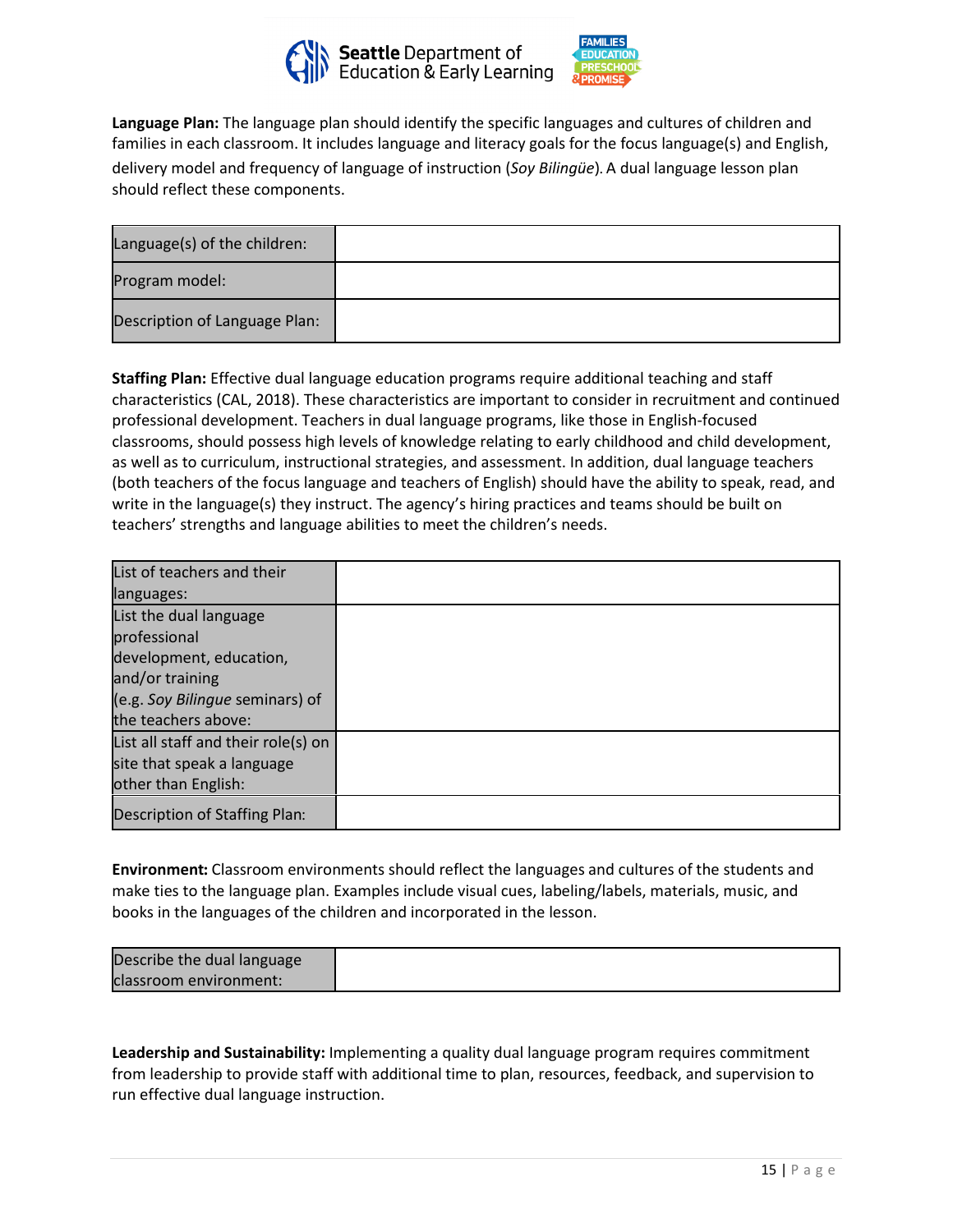



| Name(s) of agency director(s):  |  |
|---------------------------------|--|
| List of dual language           |  |
| professional development,       |  |
| education, and/or training      |  |
| (e.g. Soy Bilingue seminars) of |  |
| the directors:                  |  |
| Describe the agency's           |  |
| commitment to dual language:    |  |

**Family Engagement:** Family engagement is associated with higher student grades, higher achievement, higher language proficiency, better social skills, and higher graduation rates and enrollment in postsecondary education (Ferguson, 2008; Henderson & Mapp, 2002; Lindholm-Leary, 2015). For dual language programs, effective family engagement strategies must consider the cultural and linguistic diversity of families to ensure equal access to and meaningful participation in home–school collaboration activities.

| Describe the agency's family |  |
|------------------------------|--|
| engagement plan regarding    |  |
| dual language:               |  |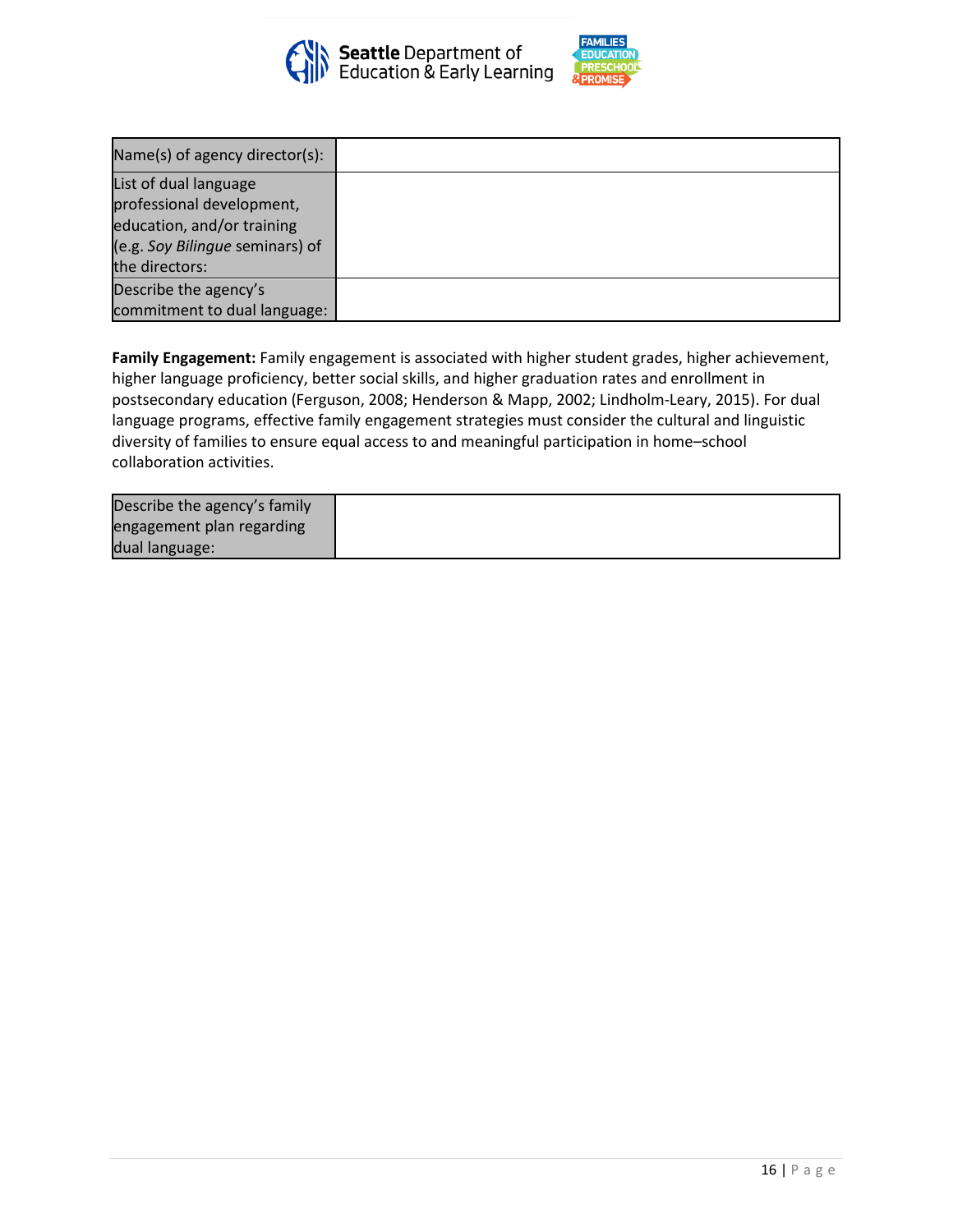



#### **APPENDIX A: SPP Additional Requirements**

#### **Child Eligibility, Enrollment, and Tuition**

Only children who live in City limits are eligible for SPP.

Only children who are program age 3 or 4 are eligible for SPP.

SPP has a zero expulsion and suspension policy. No child may be removed from the program for behavior challenges.

Families who pay tuition pay DEEL. DEEL then pays the providers on a monthly basis.

Families who also participate in before/after care programs are required to pay fees directly to the provider.

DEEL selects and enrolls children into SPP. In certain circumstances, providers may select and enroll eligible children in SPP classrooms. There is a limit to the number of children who can be in SPP classrooms who are not eligible for SPP. Blended SPP-ECEAP and SPP-Head Start classrooms are allowed.

#### **Family Support**

Providers are required to submit a Family Support Plan for partnering with families and communities to improve child outcomes.

#### **Director Responsibilities and Staffing**

Professional Development Plans are required for teachers who do not meet SPP education requirements.

All staff changes must be reported to DEEL.

Directors' business and professional learning community meetings are held one time per month.

Directors are required to attend an orientation prior to the school year.

#### **Reporting and Performance**

DEEL contracts with external evaluators to assess program performance, both at the classroom and individual child level.

DEEL's contracts use a performance pay structure. A percentage of the providers' contracts must be earned by meeting benchmarks.

SPP requires the use of DEEL's CHIPS databased. Providers are required to enter data into CHIPS.

SPP providers are required to track and report attendance.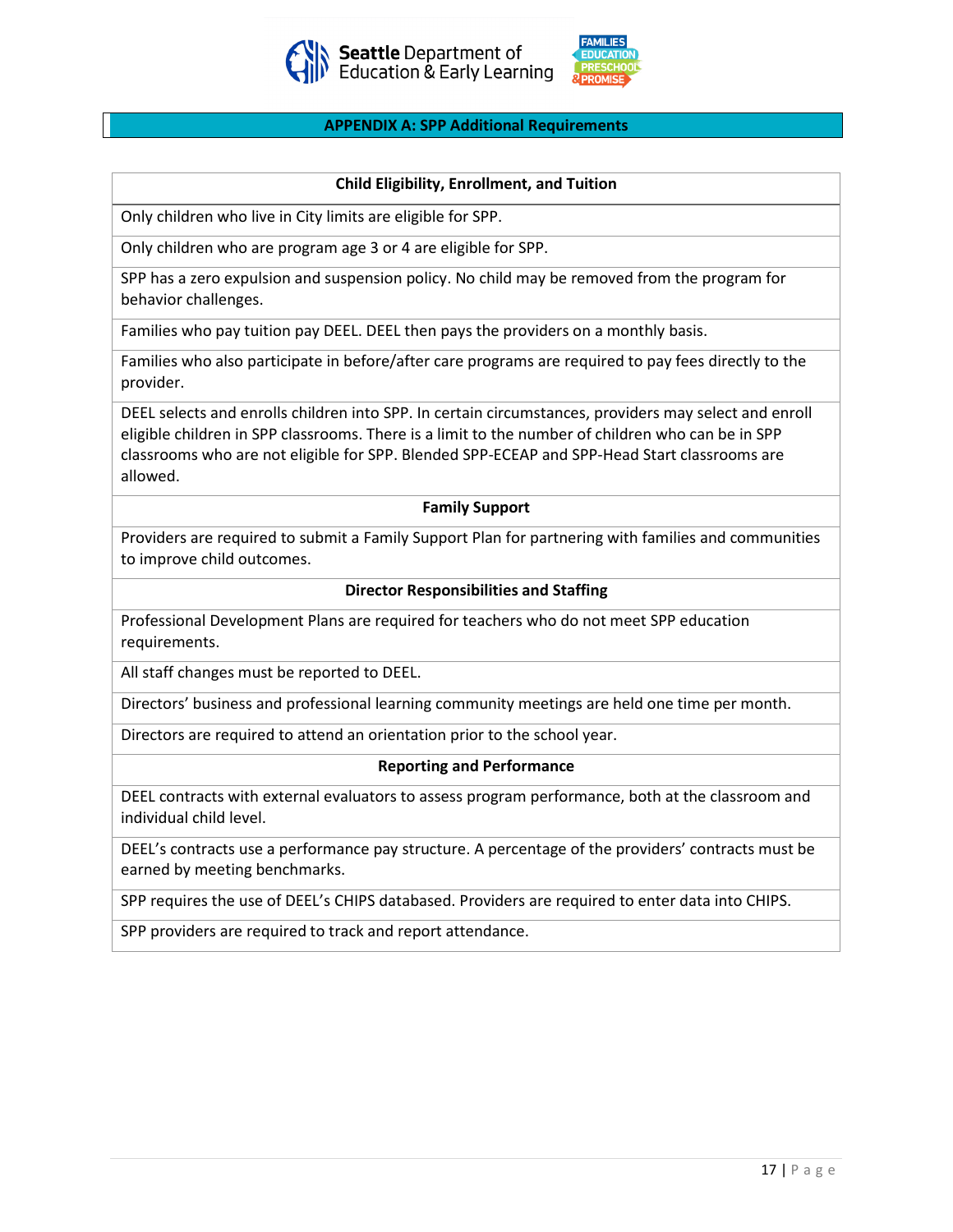



**APPENDIX B: SPP Sliding Scale Tuition**



## SEATTLE PRESCHOOL PROGRAM

| HH Size =><br><b>Gross Income</b> | $\overline{2}$ | $\mathbf 3$ | 4        | 5        | 6       | $\overline{7}$ | 8       |
|-----------------------------------|----------------|-------------|----------|----------|---------|----------------|---------|
| \$60,000                          | Free           | Free        | Free     | Free     | Free    | Free           | Free    |
| \$65,000                          | \$1,571        | Free        | Free     | Free     | Free    | Free           | Free    |
| \$70,000                          | \$2,244        | Free        | Free     | Free     | Free    | Free           | Free    |
| \$75,000                          | \$2,917        | Free        | Free     | Free     | Free    | Free           | Free    |
| \$80,000                          | \$3,590        | \$1,234     | Free     | Free     | Free    | Free           | Free    |
| \$85,000                          | \$4,264        | \$1,907     | Free     | Free     | Free    | Free           | Free    |
| \$90,000                          | \$5,273        | \$2,244     | Free     | Free     | Free    | Free           | Free    |
| \$95,000                          | \$5,947        | \$2,917     | \$898    | Free     | Free    | Free           | Free    |
| \$100,000                         | \$6,620        | \$3,590     | \$1,571  | Free     | Free    | Free           | Free    |
| \$105,000                         | \$7,293        | \$4,264     | \$1,907  | Free     | Free    | Free           | Free    |
| \$110,000                         | \$8,303        | \$4,600     | \$2,581  | \$898    | Free    | Free           | Free    |
| \$115,000                         | \$8,976        | \$5,273     | \$2,917  | \$1,234  | Free    | Free           | Free    |
| \$120,000                         | \$9,649        | \$5,947     | \$3,590  | \$1,907  | Free    | Free           | Free    |
| \$125,000                         | \$10,322       | \$6,620     | \$3,927  | \$2,244  | \$898   | Free           | Free    |
| \$130,000                         | \$10,659       | \$7,293     | \$4,600  | \$2,581  | \$1,234 | Free           | Free    |
| \$135,000                         | \$10,659       | \$7,630     | \$4,937  | \$2,917  | \$1,571 | Free           | Free    |
| \$140,000                         | \$10,659       | \$8,303     | \$5,610  | \$3,590  | \$1,907 | \$898          | Free    |
| \$145,000                         | \$10,659       | \$8,976     | \$5,947  | \$3,927  | \$2,244 | \$1,234        | Free    |
| \$150,000                         | \$10,659       | \$9,649     | \$6,620  | \$4,264  | \$2,581 | \$1,571        | Free    |
| \$155,000                         | \$10,659       | \$9,986     | \$6,956  | \$4,600  | \$2,917 | \$1,907        | \$898   |
| \$160,000                         | \$10,659       | \$10,659    | \$7,293  | \$5,273  | \$3,590 | \$2,244        | \$898   |
| \$165,000                         | \$10,659       | \$10,659    | \$7,966  | \$5,610  | \$3,927 | \$2,581        | \$1,234 |
| \$170,000                         | \$10,659       | \$10,659    | \$8,303  | \$5,947  | \$4,264 | \$2,581        | \$1,571 |
| \$175,000                         | \$10,659       | \$10,659    | \$8,976  | \$6,283  | \$4,600 | \$2,917        | \$1,907 |
| \$180,000                         | \$10,659       | \$10,659    | \$9,313  | \$6,956  | \$4,937 | \$3,254        | \$2,244 |
| \$185,000                         | \$10,659       | \$10,659    | \$9,986  | \$7,293  | \$5,273 | \$3,590        | \$2,581 |
| \$190,000                         | \$10,659       | \$10,659    | \$10,322 | \$7,630  | \$5,610 | \$3,927        | \$2,917 |
| \$195,000                         | \$10,659       | \$10,659    | \$10,659 | \$7,966  | \$5,947 | \$4,264        | \$2,917 |
| \$200,000                         | \$10,659       | \$10,659    | \$10,659 | \$8,639  | \$6,283 | \$4,600        | \$3,254 |
| \$205,000                         | \$10,659       | \$10,659    | \$10,659 | \$8,976  | \$6,620 | \$4,937        | \$3,590 |
| \$210,000                         | \$10,659       | \$10,659    | \$10,659 | \$9,313  | \$6,956 | \$5,273        | \$3,927 |
| \$215,000                         | \$10,659       | \$10,659    | \$10,659 | \$9,649  | \$7,630 | \$5,610        | \$4,264 |
| \$220,000                         | \$10,659       | \$10,659    | \$10,659 | \$10,322 | \$7,966 | \$5,947        | \$4,600 |
| \$225,000                         | \$10,659       | \$10,659    | \$10,659 | \$10,659 | \$8,303 | \$6,283        | \$4,937 |
| \$230,000                         | \$10,659       | \$10,659    | \$10,659 | \$10,659 | \$8,639 | \$6,620        | \$5,273 |
| \$235,000                         | \$10,659       | \$10,659    | \$10,659 | \$10,659 | \$8,976 | \$6,956        | \$5,273 |

#### 2020-21 Tuition Sliding Fee Scale Annual School Year Tuition- not reflective of 50% discount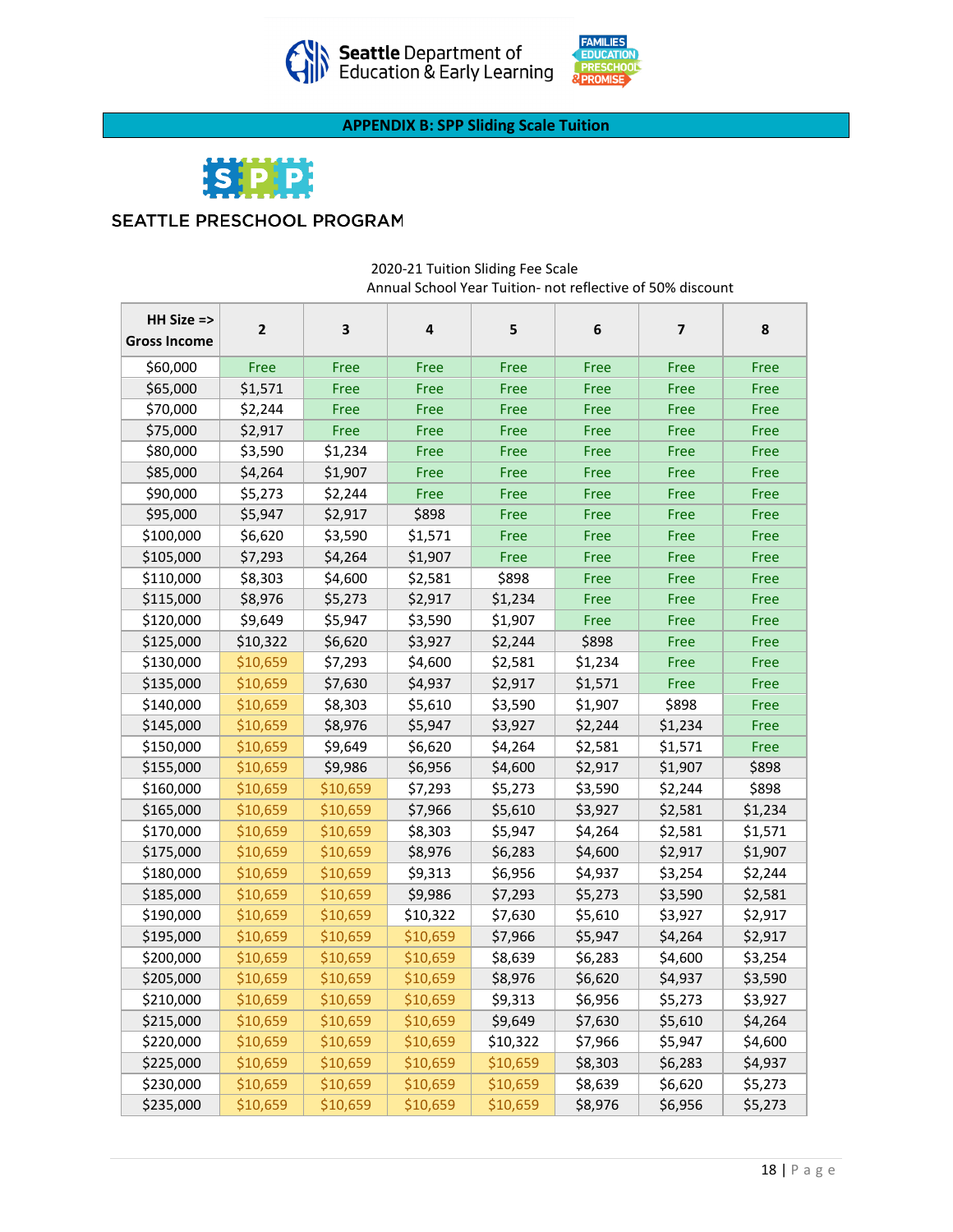



| \$240,000 | \$10,659 | \$10,659 | \$10,659 | \$10,659 | \$9.313  | \$7.293 | \$5.610 |
|-----------|----------|----------|----------|----------|----------|---------|---------|
| \$245,000 | \$10,659 | \$10,659 | \$10,659 | \$10,659 | \$9,649  | \$7,630 | \$5.947 |
| \$250,000 | \$10,659 | \$10,659 | \$10,659 | \$10,659 | \$9.986  | \$7.966 | S6.283  |
| \$255,000 | \$10,659 | \$10,659 | \$10,659 | \$10,659 | \$10,322 | \$8,303 | \$6,620 |
| \$260,000 | \$10,659 | \$10,659 | \$10,659 | \$10,659 | \$10,659 | \$8.639 | S6.956  |
| \$265,000 | \$10,659 | \$10,659 | \$10,659 | \$10,659 | \$10,659 | \$8,976 | \$7,293 |
| \$270,000 | \$10,659 | \$10,659 | \$10,659 | \$10,659 | \$10,659 | \$9.313 | \$7.630 |
| \$275,000 | \$10,659 | \$10,659 | \$10,659 | \$10,659 | \$10,659 | \$9,649 | \$7,630 |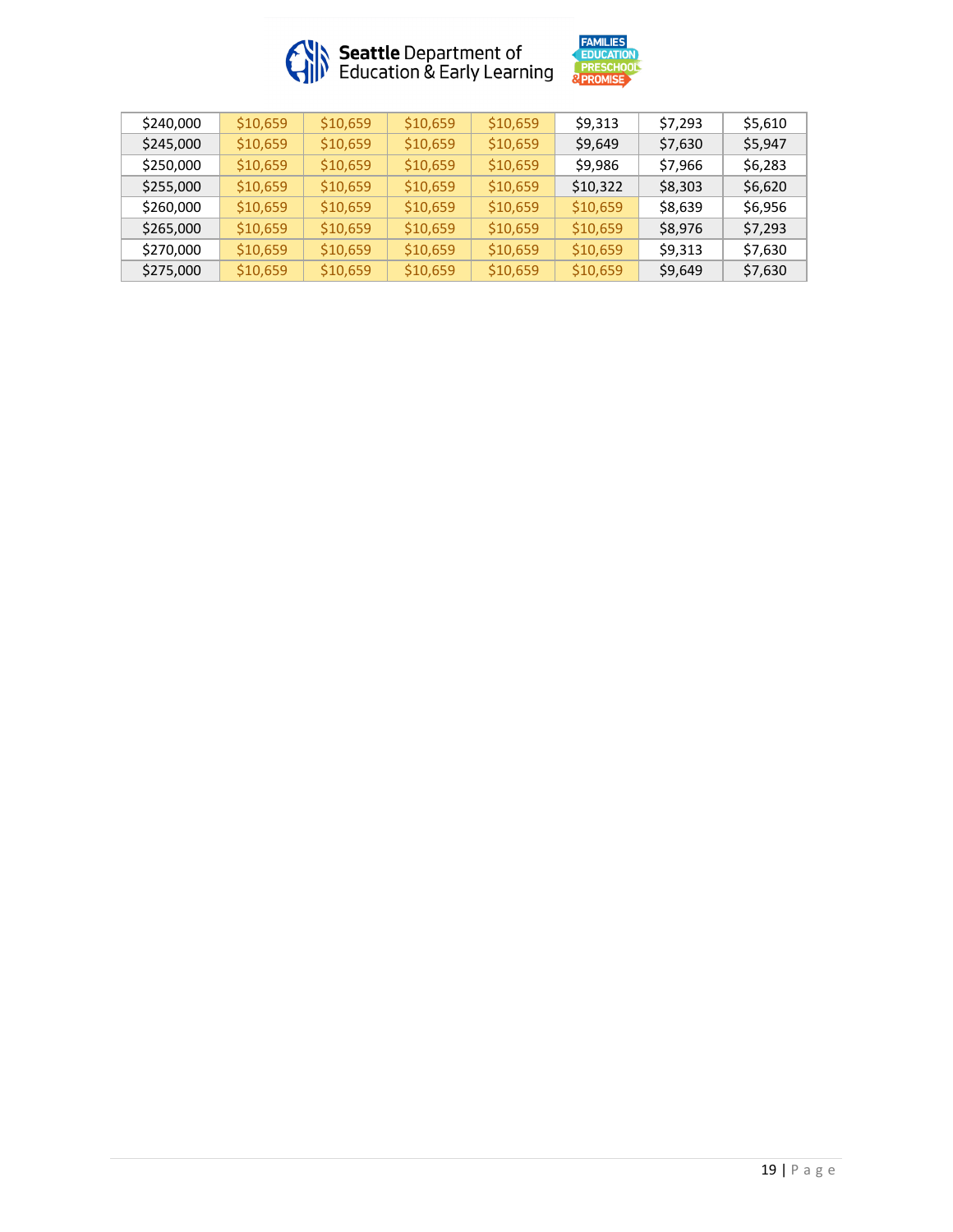



**APPENDIX C: 2019-20 SPP Payment Model (subject to change for 2021-22)**



# SEATTLE PRESCHOOL PROGRAM

**2021-22 Provider Payment Rates**

| <b>Slot Payment Type</b>     | <b>Amount Per Slot</b> |
|------------------------------|------------------------|
| Regular SPP Slot             | \$11,220               |
| SPP-Head Start Slot1         | \$6,000                |
| SPP-ECEAP Part Day Slot1     | \$6,500                |
| SPP-ECEAP Full Day Slot1     | \$3,500                |
| Small Class Size Adjustment2 | \$3,500                |

| <b>Classroom Payment Type</b>          | Amount if "Meets" Amount if | "Exceeds" |
|----------------------------------------|-----------------------------|-----------|
| Lead Teacher Pay Enhancement3          | \$19,000                    | \$28,000  |
| SPP Plus Model Adjustment4             | \$23,000                    | N/A       |
| Classroom Funds-Annual Maintenance5    | \$3,000                     | N/A       |
| Classroom Startup Funds-Conversion5    | \$8,000                     | N/A       |
| Classroom Startup Funds-New Classroom5 | \$20,000                    | N/A       |

| <b>Family Support Type</b>     | <b>Small</b> | <b>Medium</b> | Large  |
|--------------------------------|--------------|---------------|--------|
| <b>Family Support-Regular6</b> | \$30,000     | \$23,000      | 23,000 |
| <b>Family Support-Blended6</b> | \$12,000     | \$9,000       | 9.000  |

#### **Notes**

- 1. **ECEAP/Head Start Slots**. SPP funds are not meant to replace existing Head Start or ECEAP program funds; they are additional funds for the purpose of meeting SPP requirements and activities.
- 2. The **Small Class Size Adjustment** is awarded to classrooms whose license capacity is less than or equal to 16. Classroom capacity will be verified by the limit listed on the provider's license. SPP pays

\$3,500 for each "virtual" slot beyond the classroom license limit (up to 20 total actual and virtual slots). For example, a classroom with a license limit of 15 is eligible to receive 5 "virtual" slots for a total of \$15,000.

.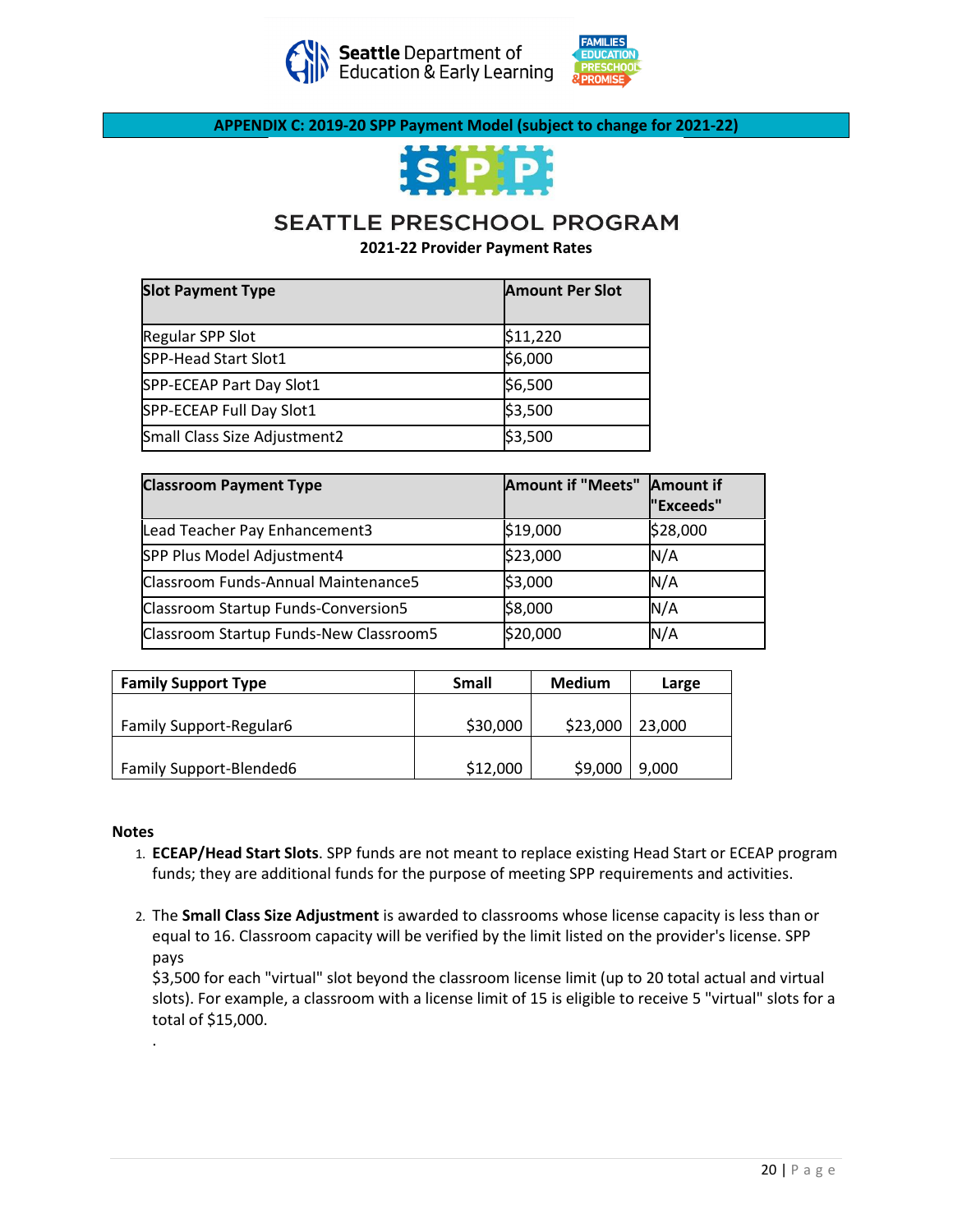



- 3. The **Lead Teacher Pay Enhancement** awards providers extra funds for those Lead Teachers who either meet or exceed SPP's education requirements. This amount shall be used to meet SPP's minimum wage requirements.
- 4. The **SPP Plus Model Adjustment** is awarded to classrooms participating in SPP Plus and have a Special Education contract with Seattle Public Schools for the provision of IDEA Part B services in the classroom.
- 5. Each classroom is eligible to receive **Classroom Funds**  either as an annual maintenance OR a as a startup amount. New classrooms that previously operated as a preschool classroom before joining SPP or Pathway are eligible for the "Conversion" amount. New classrooms that did NOT previously operate as a preschool are eligible for the "New" amount.
- 6. The **Family Support Model** is awarded based on classroom type and number of classrooms.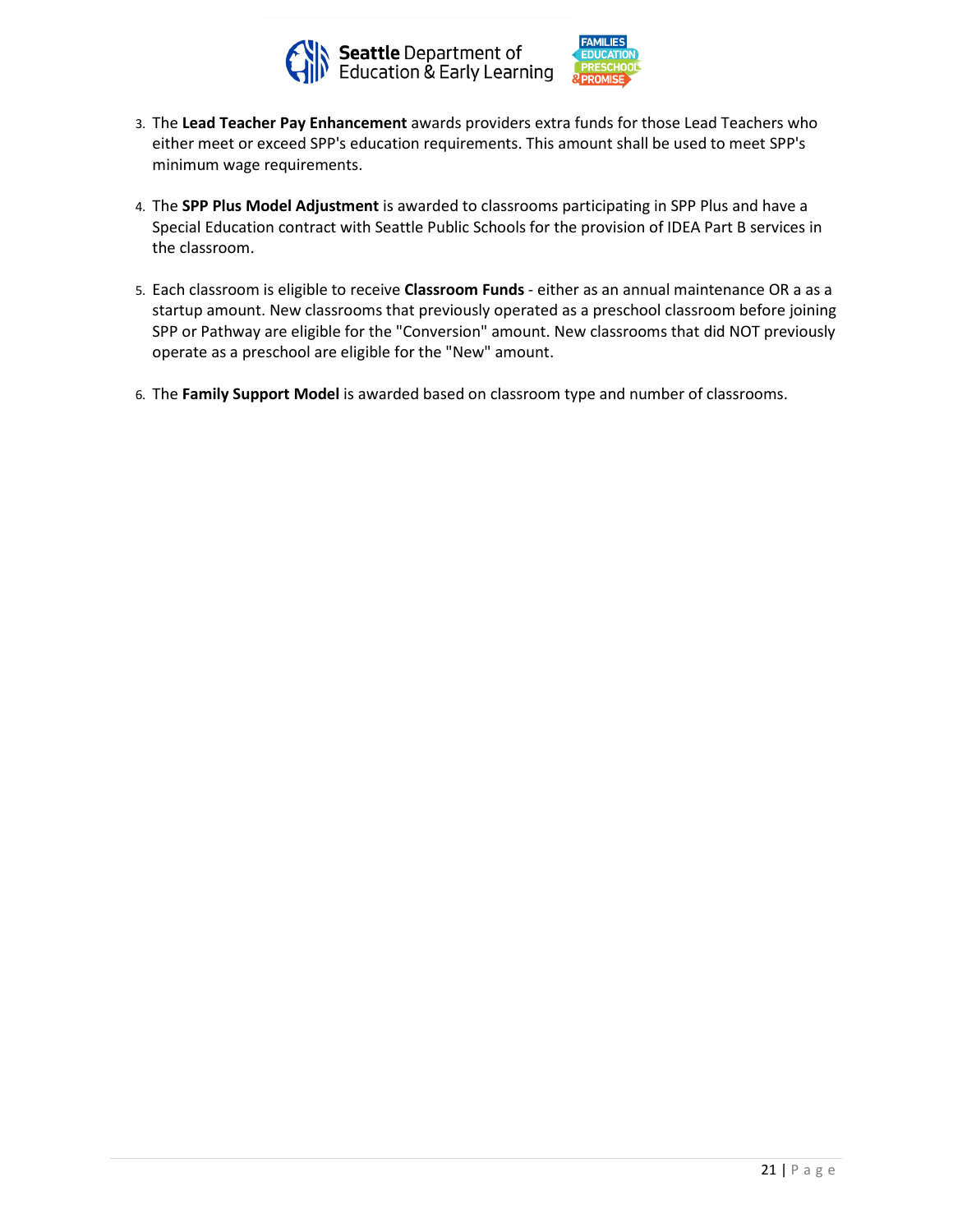

AMILIF!

**APPENDIX D: SPP Classroom Locations by elementary school zone**

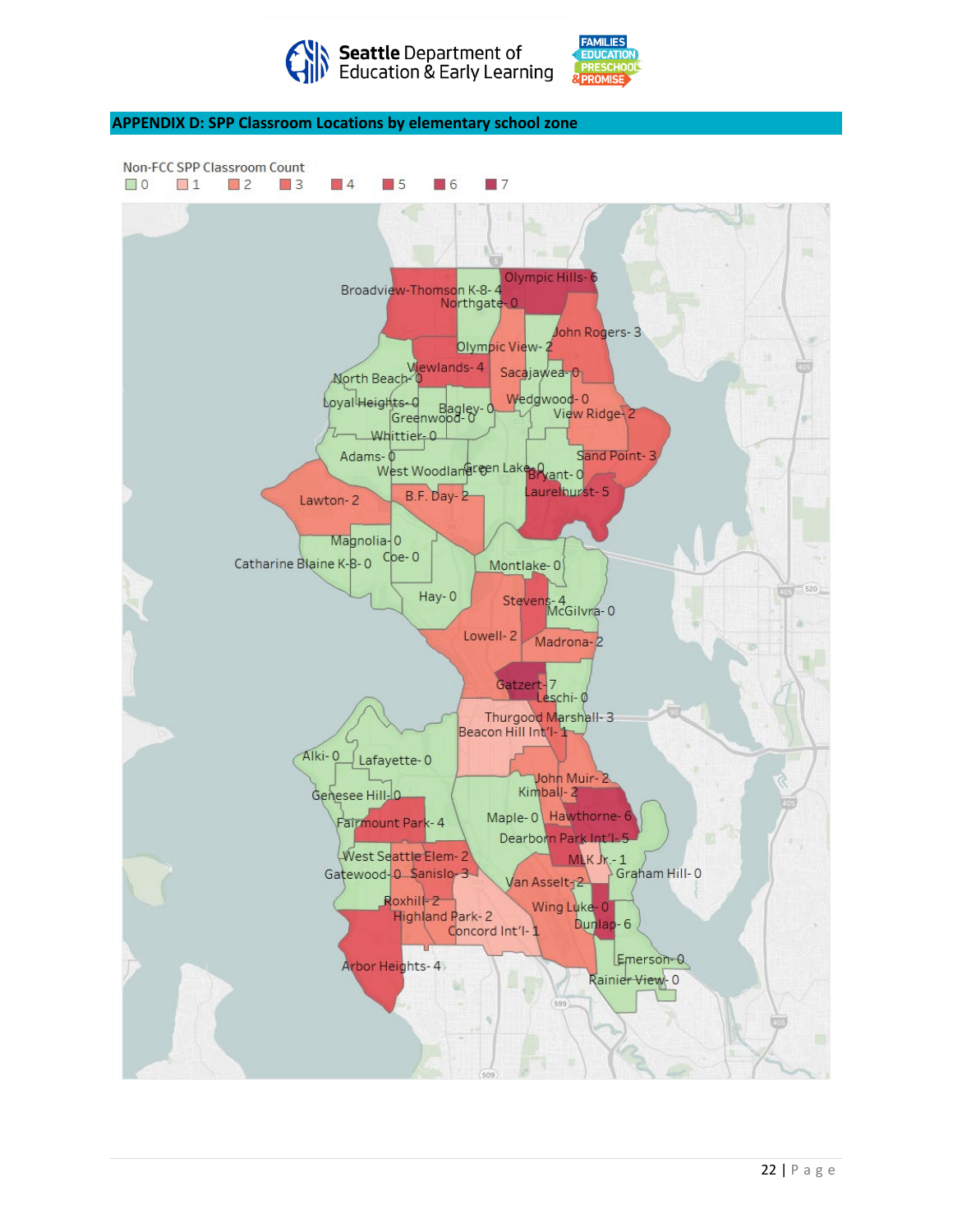



#### **APPENDIXE: Benefits and Resources Available**

Services in this RFI are intended to supplement already existing classroom supports for SPP and SPP Pathway programs. This appendix outlines the supports currently offered:

#### **DEEL COACHING**

DEEL coaches are culturally responsive education professionals who engage in child-centered and relationship-based coaching via four interconnected strategies: curriculum instruction, coaching, assessments, and training. Research suggests that integrating substantial strategies increases the probability of attaining the intended purpose.

#### **Curriculum Instruction**

DEEL coaches have in-depth knowledge of the curriculum (Creative Curriculum or HighScope) that is selected by the early learning agencies, as well as an understanding of diverse learning needs. To support teachers in implementing these curriculums with quality and fidelity, coaches model culturally responsive teaching and implement instructional reflective practice. Additionally, pre-service and in-service curriculum training support teachers' knowledge of curriculum content.

## **Coaching**

DEEL coaches provide intensive, intentional, and reflective onsite instructional coaching. The coach uses the lenses of equity and cultural responsiveness to understand the professional development and specific needs of each teacher, director, site supervisor, and preschool program. Using this approach, the coach draws upon and models diverse tools and strategies, including differentiated instruction and the ability to apply strength-based intervention strategies and supports. This tailored approach means that there is no fixed time frame or specific dosage for each participating classroom. Coaching activities focus on the person being coached, teacher-student interactions, collaborative partnerships, family engagement, and learning environments.

## **Assessment**

DEEL coaches work in partnership with Child Care Aware, the Washington State Department of Children, Youth and Families (DCYF), Public Health — Seattle & King County (PHSKC), and the University of Washington to analyze data from the following identified assessment tools using a continuous quality improvement process:

- Ages & Stages Questionnaires (ASQ-3 and ASQ-SE)
- Classroom Assessment Scoring System (CLASS)
- Early Childhood Environmental Rating Scales (ECERS)
- Peabody Picture Vocabulary Test (PPVT4)
- Program Quality Assessment (PQA)
- Teaching Strategies Gold (TSG)



## **Training**

DEEL coaches play a pivotal role in supporting professional development. They assist in coordinating the following professional development activities:

- Director's instructional leadership series
- In-service training
- **SEEC Institutes** 
	- o fall Pre-Service
	- o winter data institute
	- o spring "Children Race and Racism"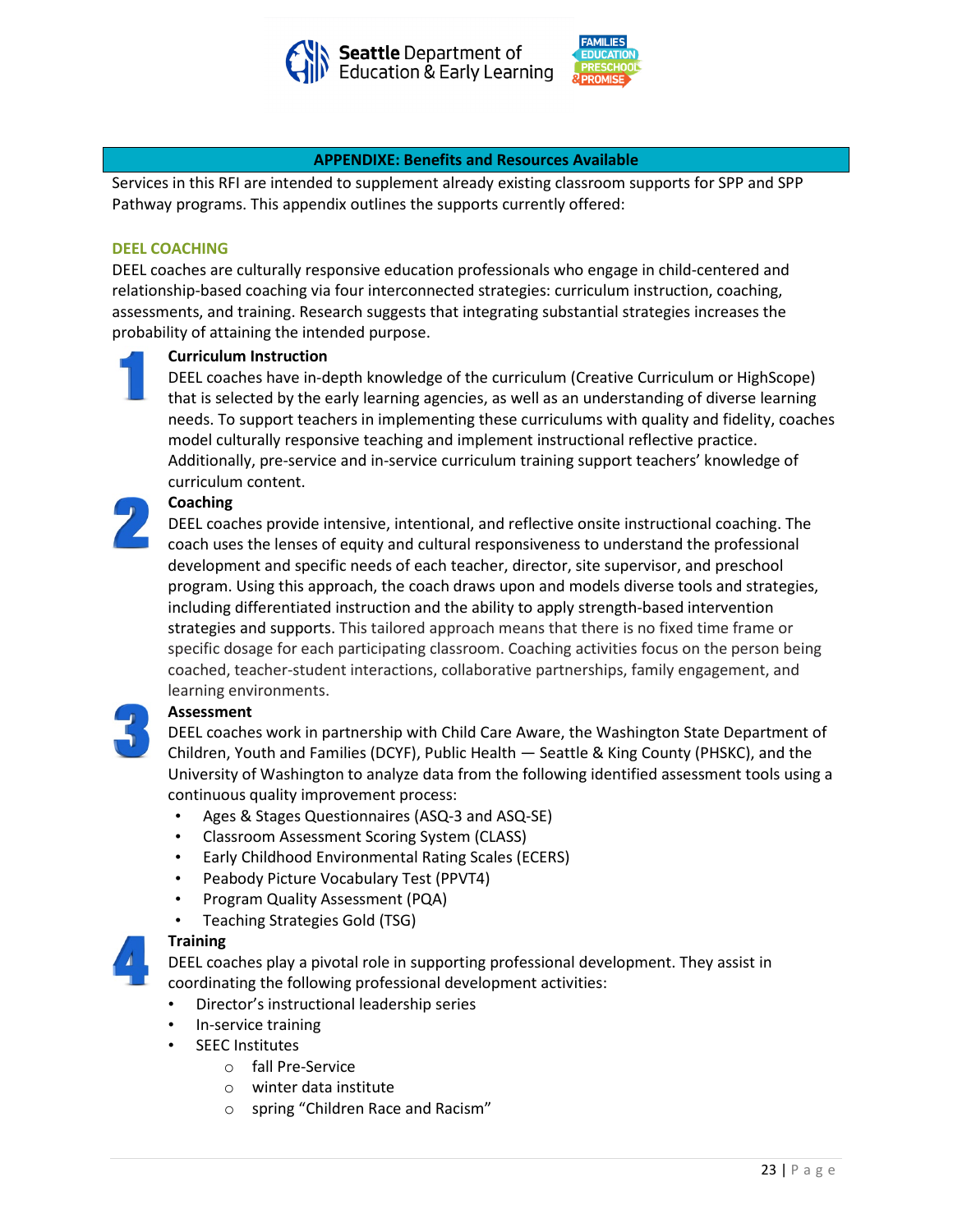



• Professional Learning Communities (PLCs)

## **PUBLIC HEALTH SEATTLE KING COUNTY**

## **Child Care Health Program Description**

The City of Seattle supports the Child Care Health Program (CCHP) of Public Health – Seattle & King County to provide an array of child care health consultation supports and services to childcare homes and early learning centers for children birth to 5 in Seattle that receive care in Department of Education and Early Learning subsidized programs. The goal of the CCHP's consultation is to enhance opportunities for all children to receive from their providers healthy, safe, and life-enhancing nurturance, care, and guidance they need to develop, grow, and learn well.

## **The multidisciplinary array of services the CCHP provides to those programs includes:**

- Public Health Nurse consultation around issues of child health, safety, and well-being to ensure programs are following best practices and meeting state regulations
- Mental Health Consultant assistance to help programs encourage positive child behavior, social and emotional development, and learning abilities
- Registered Dietitian consultation to ensure programs are providing children with healthy nutrition, food safety, and hygiene and sanitation
- And Community Health Professional consultation that supports the other three components of the CCHP's endeavors as well as carries out its own body of work encompassing child health and wellness
- Conduct health and nutrition assessment, identify needs, outline health goals and provide technical assistance
- Provide health and nutrition consultations
- Annual infant room visit from PHSKC
- Annual visit to the infant and toddler classrooms for assessment, making recommendations and providing technical assistance and follow-up as needed
- Consultations monthly, using recommendations from initial assessment (Recommendations and technical assistance can change throughout course of year)
- Provide mental health consultations
- Provide oversight and technical assistance, as needed, to providers during child health screenings conducted by site personnel
- Review child health files
- Review child developmental screening results
- Provide health, mental health, and nutrition consultations
- Provide support and technical assistance services, as program standards require
- Provide oversight and technical assistance, as needed, to FCC Hub Agencies during child health screenings, child health files, reviewing development screening results and conducted by Hub Agencies, and delivering, as requested by the Hub, health, mental health, and nutrition consultations

## **Health Consultations. PHSKC will provide site-level consultation services for DEEL**

## **partner agencies. Consultations should fit into one or more of the categories defined below:** *Behavior Consultation*

- Conduct child observations and work in collaboration with agency, family, and DEEL coach to develop individual plan for child.
- Implement or assist agency staff to implement Individual child plan.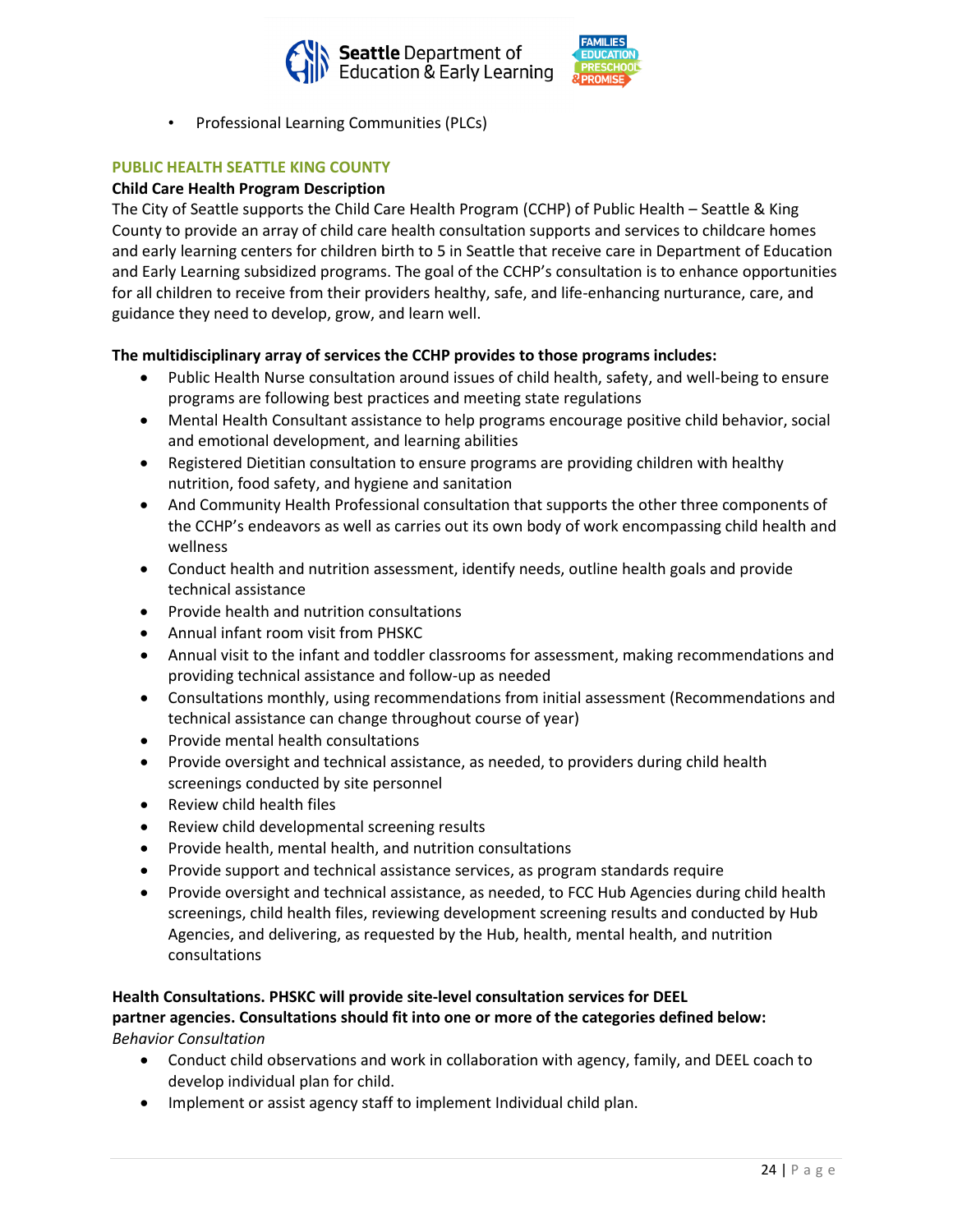



- Provide additional services.
- Support agencies and families in navigating the Birth to Three or Child Find system as
- needed.

• Support families and providers in accessing behavioral and health systems as needed. *Health and Safety Nurse Consultations*

- Provide goals and plans of support for care of children with special health care needs such as asthma, allergies, developmental and/or physical health needs, or other physical health concerns.
- Conduct child observations and work in collaboration with agency, family, and DEEL coach to develop individual plan for child.
- Review child health screening results.
- Support families and providers in accessing health systems as needed.

*Nutrition Consultation*

- Provide goals and plans for support by registered dietician to support children's growth,
- nutrition best practices, and standards as required by ECEAP.

## **SPP Provider Facilities Fund**

The Provider Facilities Fund supports preschool facility expansion and renovation projects for SPP or Pathway providers.

#### **How can this support my work?**

This fund is meant to support renovation and construction projects that will be used in SPP. Eligible activities include:

- Construction, renovation, or rehabilitation of child care facilities; including instructional space, kitchens, bathrooms, or storage needed to support the instructionalspace.
- Design, construction, renovation, or rehabilitation of outdoor play space in accordance with state licensing regulations.
- "Soft costs" or any project costs that is not construction (which may include design, project management, and permitting costs) directly related to the development of space eligible for use as a SPP classroom.
- Improvements that provide accessibility to persons with disabilities.

## **Who is eligible to apply?**

Any agency under contract to provide preschool services for the Seattle Preschool Program (SPP) or the Pathway Program. Funds are awarded through a competitive application process. There are different funding limits for family child care, center, and school-based sites.

#### **What will I be asked to include in the application?**

Applications for funds need to **demonstrate that the project is feasible** and can be completed within a reasonable timeframe. Also, for the next 7 years, DEEL is focused on creating additional space for SPP where it is needed. You will be asked to show how the location you propose is a good strategic fit for SPP expansion.

Agencies accessing funds may be required to commit improved space to SPP for up to 10 years. The length of commitment will range depending on the funding request. Requests above \$250,000 require a funding match and additional commitments from the providers.